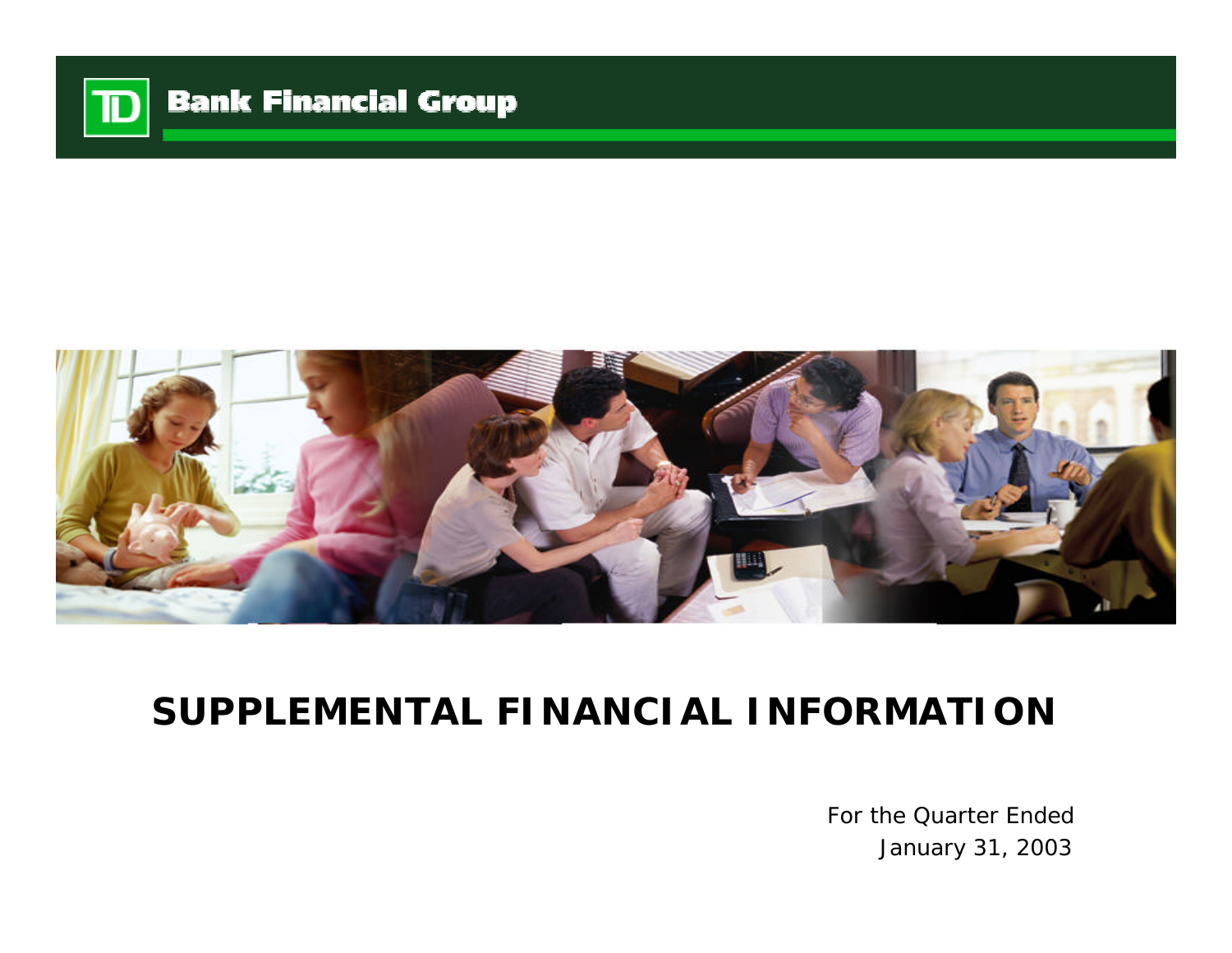#### **For the Quarter Ended January 31, 2003 Index**

**Page**

| <b>Highlights</b><br><b>Shareholder Value</b><br><b>Operating Performance Measures and Selected</b><br><b>Alternatives</b> | 1<br>2<br>3<br>4<br>5 |
|----------------------------------------------------------------------------------------------------------------------------|-----------------------|
|                                                                                                                            |                       |
|                                                                                                                            |                       |
|                                                                                                                            |                       |
| <b>Net Income</b>                                                                                                          |                       |
| <b>Performance Measures by Major Business Segment:</b>                                                                     |                       |
| - Total Bank                                                                                                               |                       |
| - TD Canada Trust                                                                                                          | 6                     |
| - TD Wealth Management                                                                                                     | 7                     |
| - TD Securities                                                                                                            | 8                     |
| - TD Securities Non-core                                                                                                   | 9                     |
| <b>Balance Sheet</b>                                                                                                       | 10                    |
| <b>Reconciliation of Operating Cash Earnings</b>                                                                           | 11                    |
| to GAAP Earnings                                                                                                           |                       |
| Net Interest Income and Margin                                                                                             | 12                    |
| Other Income                                                                                                               | 13                    |
| <b>Trading Related Income (TEB)</b>                                                                                        | 13                    |
| <b>Non-Interest Expenses</b>                                                                                               | 14                    |
| <b>Equity Securities Surplus (Deficit) Over Book</b>                                                                       | 15                    |
| <b>Intangibles and Goodwill</b>                                                                                            | 15                    |
| <b>Restructuring Costs</b>                                                                                                 | 15                    |
| Analysis of Change in Shareholders' Equity and<br><b>Non-Controlling Interest</b>                                          | 16                    |
| <b>Risk-Weighted Assets and Capital</b>                                                                                    | 17                    |
| <b>Interest Rate Sensitivity</b>                                                                                           | 18                    |
| <b>Loan Securitization</b>                                                                                                 | 18                    |
| Impaired Loans by Business Line and<br><b>General Allowances</b>                                                           | 19                    |
| Analysis of Change in Gross Impaired Loans<br>and Allowance for Credit Losses                                              | 20                    |

#### **How the Bank Reports**

 $\mathbf T$ 

The supplemental information contained in this package is designed to improve the readers' understanding of the TD Bank Financial Group's ("TDBFG") financial performance. This information should be used in conjunction with the quarterly financial statement to shareholders, which is prepared in accordance with Canadian generally accepted accounting principles ("GAAP"). Results prepared in accordance with GAAP are referred to as "**reported basis**".

In addition to presenting the Bank's results on a reported basis, the Bank utilizes the "**operating cash basis**" to measure overall Bank performance. The definition of operating basis begins with the reported GAAP results and excludes special items such as restructuring costs related to acquisitions and significant restructuring initiatives and gains from the sale of businesses. The Bank views these restructuring costs and special items as transactions that are not part of the normal daily business operations and are not indicative of underlying trends. The Bank also excludes non-cash charges related to the amortization of goodwill (prior to 2002) and identified intangibles from business combinations. Excluding these items ensures comparable treatment between periods. Consequently, the Bank believes that the operating cash basis provides the reader with an understanding of the Bank's results that can be tracked consistently from period to period.

As explained, operating cash basis results are different from reported results determined in accordance with GAAP. The term "operating cash basis results" is not a defined term under GAAP, and therefore may not be comparable to similar terms used by other issuers. A reconciliation of operating cash basis earnings to GAAP earnings is provided on page 11.

There are a number of other ratios and multiples such as return on equity ("ROE"), book value per share, price earnings multiple ("P/E"), and the market to book value multiple, which are often used by readers of financial information. In the interest of full disclosure, we have included the ratios and multiples in a variety of alternative ways on page 3. Each of the measures may be more or less appropriate in certain circumstances. In order to help the reader assess the appropriateness of each measure, we have provided a brief commentary on each measure.

**For further information contact: Scott Lamb**

**Kelly Milroy Dan Marinangeli FAX # (416) 982-5075 (416) 944-5422 (416) 982-8002 (416) 944-6618**

#### **Bank Financial Group**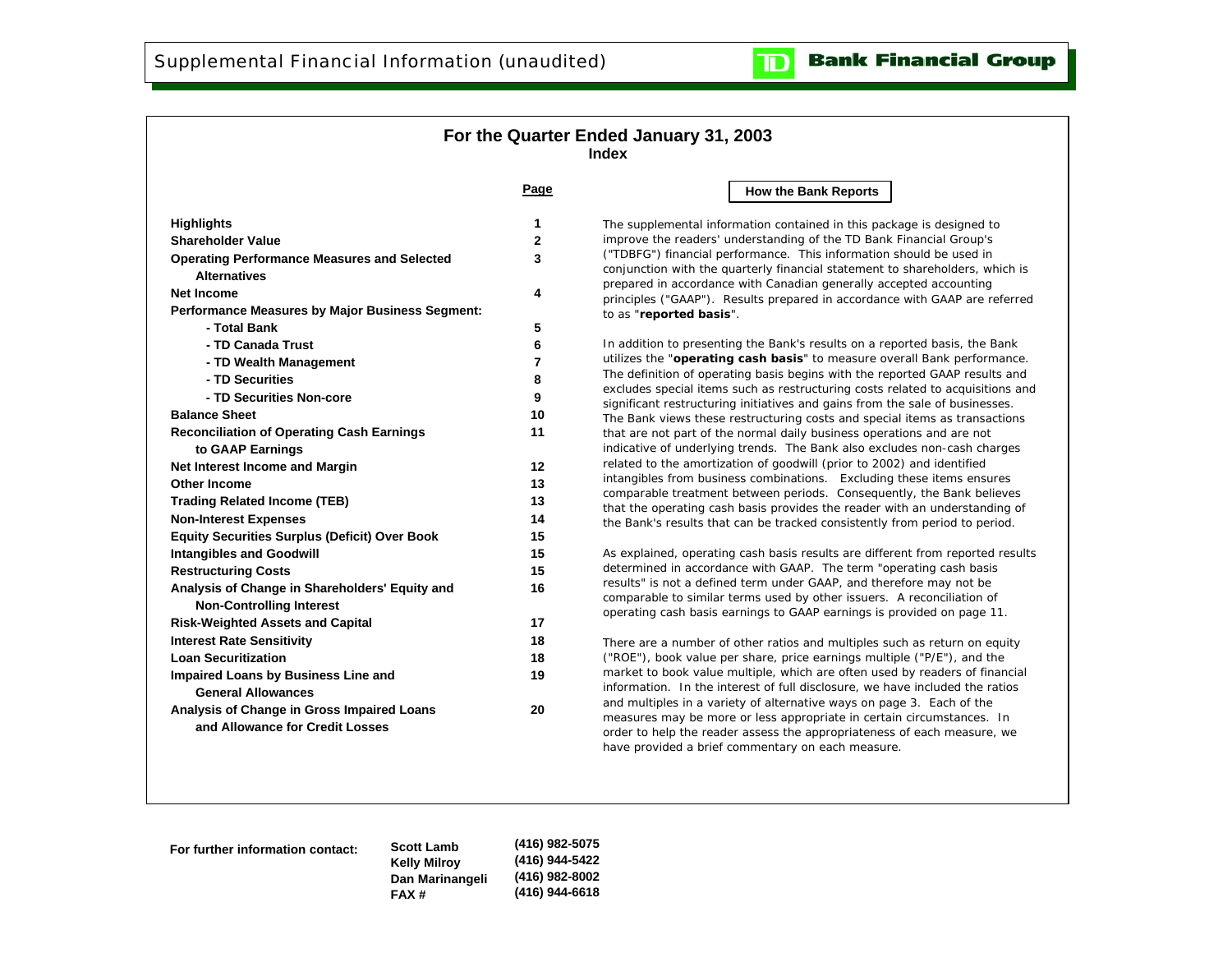#### <span id="page-2-0"></span>**Highlights**

|                                                                            | <b>LINE</b> |             |     |        | 2001 |        |     |                |             |      |        | 2002 |          |     |        |    | 2003           | Q1 % change |            | <b>Full Year</b> |
|----------------------------------------------------------------------------|-------------|-------------|-----|--------|------|--------|-----|----------------|-------------|------|--------|------|----------|-----|--------|----|----------------|-------------|------------|------------------|
| <b>FOR THE PERIOD ENDED</b>                                                | #           | Q1          |     | Q2     |      | Q3     |     | Q <sub>4</sub> | Q1          |      | Q2     |      | Q3       |     | Q4     |    | Q <sub>1</sub> | vs Q1 02    | 2001       | 2002             |
| Results of operations (\$ millions)                                        |             |             |     |        |      |        |     |                |             |      |        |      |          |     |        |    |                |             |            |                  |
| Net income - operating cash basis <sup>1, 5</sup>                          |             | \$<br>571   | \$  | 549    | \$   | 524    | \$  | 523            | \$<br>528   | \$   | 316    | \$   | (269)    | Ŝ.  | (40)   | S  | 480            | (9)%        | \$2,167    | \$<br>535        |
| Net interest income (TEB)                                                  | 2           | 1,060       |     | 1,088  |      | 1,147  |     | 1,341          | 1,261       |      | 1,368  |      | 1,452    |     | 1,441  |    | 1,444          | 15          | 4,636      | 5,522            |
| Total revenue (TEB) excluding special gains <sup>2</sup>                   | 3           | 2,776       |     | 2,647  |      | 2,681  |     | 2,629          | 2,891       |      | 2,557  |      | 2,468    |     | 2,495  |    | 2,613          | (10)        | 10,733     | 10,411           |
| Per common share                                                           |             |             |     |        |      |        |     |                |             |      |        |      |          |     |        |    |                |             |            |                  |
| Basic net income - operating cash basis <sup>1</sup>                       | 4           | \$<br>.88   | \$  | .84    | \$   | .80    | \$  | .79            | \$<br>.79   | \$   | .46    | \$   | (.46)    | \$  | (.10)  | \$ | .71            | $(10)\%$    | \$3.31     | \$<br>.69        |
| Diluted net income - operating cash basis                                  | 5           | .87         |     | .83    |      | .79    |     | .78            | .78         |      | .45    |      | (.46)    |     | (.10)  |    | .70            | (10)        | 3.27       | .68              |
| Financial position (\$ billions)                                           |             |             |     |        |      |        |     |                |             |      |        |      |          |     |        |    |                |             |            |                  |
| <b>Total assets</b>                                                        | 6           | \$<br>284.1 | \$  | 288.0  | \$   | 295.8  | \$  | 287.8          | \$<br>310.4 | \$   | 300.7  |      | 309.6    | \$  | 278.0  |    | \$311.4        | $-$ %       | \$287.8    | \$278.0          |
| Total common equity                                                        |             | 11.4        |     | 11.6   |      | 11.7   |     | 11.9           | 12.4        |      | 12.4   |      | 12.0     |     | 11.6   |    | 11.7           | (6)         | 11.9       | 11.6             |
| Capital ratios (\$ billions)                                               |             |             |     |        |      |        |     |                |             |      |        |      |          |     |        |    |                |             |            |                  |
| Tier 1 capital                                                             | 8           | \$<br>9.6   | \$  | 10.1   | \$   | 10.3   | \$  | 10.6           | \$<br>10.6  | \$   | 10.4   | \$   | 10.0     | Ŝ.  | 9.8    | \$ | 10.3           | (3)%        | \$10.6     | \$<br>9.8        |
| Risk-weighted assets                                                       | 9           | 127.9       |     | 128.0  |      | 130.2  |     | 127.1          | 127.7       |      | 126.3  |      | 129.9    |     | 120.6  |    | 120.5          | (6)         | 127.1      | 120.6            |
| Tier 1 capital ratio                                                       | 10          | 7.5%        |     | 7.9%   |      | 7.9%   |     | 8.4%           | 8.3%        |      | 8.2%   |      | 7.7%     |     | 8.1%   |    | 8.5%           | $.2$ pts    | 8.4%       | 8.1%             |
| Total capital ratio                                                        | 11          | 10.9        |     | 11.3   |      | 11.8   |     | 11.9           | 11.5        |      | 11.2   |      | 10.6     |     | 11.6   |    | 11.9           | $\cdot$     | 11.9       | 11.6             |
| Other                                                                      |             |             |     |        |      |        |     |                |             |      |        |      |          |     |        |    |                |             |            |                  |
| Net interest margin (TEB)                                                  | 12          | 1.70%       |     | 1.77%  |      | 1.76%  |     | 2.08%          | 1.89%       |      | 2.09%  |      | 2.17%    |     | 2.20%  |    | 2.23 %         | .34 pts     | 1.83%      | 2.09%            |
| Net impaired loans (MM)                                                    | 13          | \$<br>(286) | -\$ | (286)  | -S   | (218)  | -\$ | (53)           | \$<br>(126) | - \$ | (41)   | - \$ | (799)    | -\$ | (975)  | \$ | (674)          | $+100%$     | \$<br>(53) | \$<br>(975)      |
| Net impaired loans as a % of net loans                                     | 14          | (.2)%       |     | (.2)%  |      | (.2)%  |     | $-$ %          | (.1)%       |      | $-$ %  |      | $(.6)$ % |     | (.7)%  |    | (.5)%          | $(.4)$ pts  | $-$ %      | (.7)%            |
| PCL as a % of net average loans                                            | 15          | .82         |     | .85    |      | .60    |     | .58            | 1.00        |      | 1.26   |      | 3.81     |     | 2.84   |    | .34            | (.66)       | .71        | 2.24             |
| PCL excluding special general provision as a % of net average loans        | 16          | .36         |     | .38    |      | .60    |     | .58            | 1.00        |      | 1.26   |      | 3.81     |     | 2.84   |    | .34            | (.66)       | .48        | 2.24             |
| Equity securities - surplus over book (MM)                                 | 17          | \$<br>710   | \$  | 654    | -S   | 603    | S.  | 370            | \$<br>437   | S    | 455    | -\$  | 233      | \$  | 228    | \$ | 158            | (64)%       | \$<br>370  | \$<br>228        |
| Efficiency ratio-excluding non-cash charges and special items <sup>3</sup> | 18          | 62.6%       |     | 65.2%  |      | 64.4%  |     | 66.0%          | 62.0%       |      | 66.0%  |      | 66.5%    |     | 65.5%  |    | 66.8%          | $4.8$ pts   | 64.5%      | 64.9%            |
| Number of full-time equivalent staff at period end                         | 19          | 46,110      |     | 46,075 |      | 47,579 |     | 45,565         | 45,717      |      | 44,946 |      | 44,890   |     | 43,208 |    | 43.239         | (5)%        | 45,565     | 43,208           |
| Number of domestic retail outlets                                          | 20          | 1,360       |     | 1,365  |      | 1,350  |     | 1,294          | 1,265       |      | 1,228  |      | 1,182    |     | 1,178  |    | 1.172          | (7)         | 1,294      | 1,178            |
| Number of retail brokerage offices                                         | 21          | 296         |     | 297    |      | 297    |     | 284            | 285         |      | 285    |      | 283      |     | 283    |    | 283            | (1)         | 284        | 283              |
| Rating of senior debt: Moody's <sup>4</sup>                                | 22          | Aa3         |     | Aa3    |      | Aa3    |     | Aa3            | Aa3         |      | Aa3    |      | Aa3      |     | АаЗ    |    | Aa3            | n/a         | Aa3        | Аа3              |
| Standard and Poor's                                                        | 23          | AA-         |     | AA-    |      | AA-    |     | AA-            | AA-         |      | AA-    |      | AA-      |     | AA-    |    | A+             | n/a         | AA-        | AA-              |

<sup>1</sup> Operating cash basis results exclude special items and non-cash charges related to goodwill and identified intangible amortization from business combinations. Special items are restructuring costs in Q1/01 (\$32 million Q3/01 (\$34 million after-tax), and Q4/01 (\$76 million after-tax), tax expense of \$50 million in Q1/01 and \$25 million in Q3/01 arising from income tax rate changes, real estate gain in Q2/01 (\$163 million after-tax), incre allowance in Q2/01 (\$96 million after-tax), and gain on sale of mutual fund record keeping business in Q1/02 (\$14 million after-tax) and custody business in Q3/02 (\$18 million after-tax).

<sup>2</sup> Real estate gains in Q1/01 and Q2/01 and gain on sale of mutual fund record keeping business in Q1/02 and custody business in Q3/02.

 $3$  Non-cash charges relate to goodwill and identified intangible amortization resulting from business combinations. Special items include restructuring costs noted above, real estate gains in Q1/01 and Q2/01, and gain on sale of mutual fund record keeping business in Q1/02 and custody business in Q3/02.

<sup>4</sup> In July 2002, Moody's placed the Bank's rating on negative outlook.

<sup>5</sup> Comparative figures related to the financial statement presentation of distributions by TD CaTS and TD MIC have been reclassified in order to present distributions on a gross basis and the related tax benefit in the Ba

#### **Bank Financial Group**

TD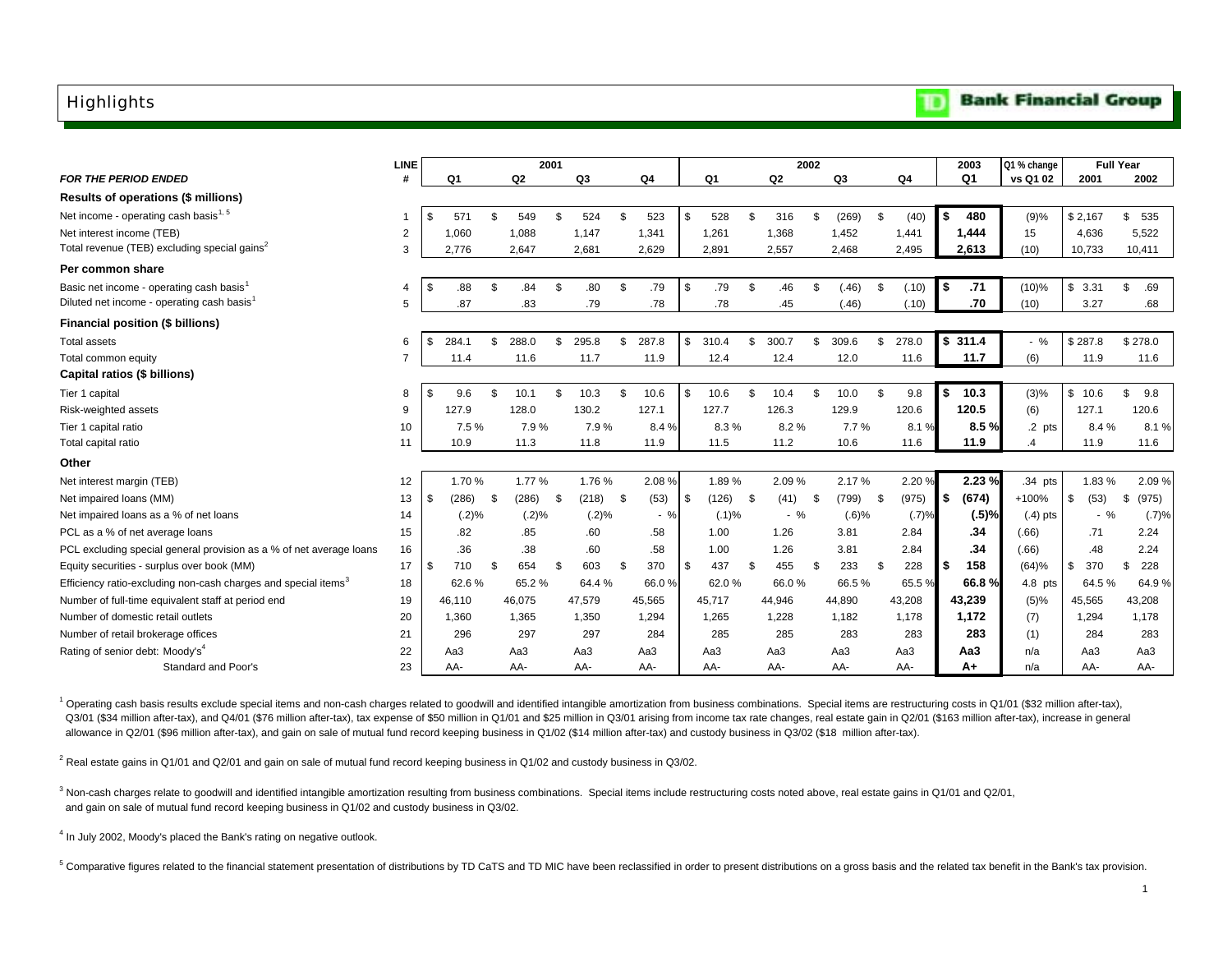#### <span id="page-3-0"></span>Shareholder Value

|                                                                      | LINE           |              | 2001        |      |        |     |                |     |              | 2002   |     |                          |                | 2003            | Q1 % change    | <b>Full Year</b> |             |
|----------------------------------------------------------------------|----------------|--------------|-------------|------|--------|-----|----------------|-----|--------------|--------|-----|--------------------------|----------------|-----------------|----------------|------------------|-------------|
| <b>FOR THE PERIOD ENDED</b>                                          |                | Q1           | Q2          |      | Q3     |     | Q <sub>4</sub> |     | Q1           | Q2     |     | Q <sub>3</sub>           | Q <sub>4</sub> | Q <sub>1</sub>  | vs Q1 02       | 2001             | 2002        |
| Per common share                                                     |                |              |             |      |        |     |                |     |              |        |     |                          |                |                 |                |                  |             |
| Basic net income - operating cash basis <sup>1</sup>                 |                | .88<br>\$    | \$<br>.84   | - \$ | .80    | \$  | .79            | \$  | .79<br>-\$   | .46    |     | (.46)<br>S.              | (.10)          | .71<br>\$       | $(10)\%$       | 3.31             | - \$<br>.69 |
| Diluted net income - operating cash basis <sup>1</sup>               | $\overline{2}$ | .87          | .83         |      | .79    |     | .78            |     | .78          | .45    |     | (.46)                    | (.10)          | .70             | (10)           | 3.27             | .68         |
| <b>Dividends</b>                                                     | 3              | .25          | .28         |      | .28    |     | .28            |     | .28          | .28    |     | .28                      | .28            | .28             | $\sim$         | 1.09             | 1.12        |
| Book value                                                           |                | 18.18        | 18.52       |      | 18.70  |     | 18.97          |     | 19.45        | 19.38  |     | 18.62                    | 17.91          | 18.10           | (7)            | 18.97            | 17.91       |
| Closing market price                                                 | 5              | 44.15        | 38.90       |      | 39.34  |     | 35.94          |     | 42.60        | 41.87  |     | 33.00                    | 29.35          | 32.18           | (24)           | 35.94            | 29.35       |
| <b>Financial ratios and statistics</b>                               |                |              |             |      |        |     |                |     |              |        |     |                          |                |                 |                |                  |             |
| ROE - operating cash basis on total common equity                    | 6              | 19.5 %       | 18.7%       |      | 17.1 % |     | 16.8%          |     | 16.4%        | 9.7%   |     | (9.5)%                   | $(2.1)\%$      | 15.6 %          | $(.8)$ pts     | 18.0%            | 3.6%        |
| Average common equity (MM)                                           | $\overline{7}$ | \$<br>11,172 | \$<br>1,494 | \$   | 11.647 | -\$ | 11,777         | -\$ | 12,231<br>\$ | 12,407 | \$. | 12,227<br>\$             |                | 11,817 \$11,607 | $(5)\%$        | \$11,505         | \$12,144    |
| Return on risk-weighted assets - operating cash basis <sup>1,5</sup> | 8              | 1.75 %       | 1.75 %      |      | 1.60%  |     | 1.61 %         |     | 1.64 %       | 1.02%  |     | (.83)%                   | (.13)%         | 1.58%           | $(.06)$ pts    | 1.68%            | .42 %       |
| Dividend yield <sup>2</sup>                                          | 9              | 2.3          | 2.5         |      | 2.6    |     | 2.7            |     | 2.8          | 2.6    |     | 3.2                      | 3.7            | 3.5             | $\cdot$        | 2.7              | 3.2         |
| Common dividend payout ratio - operating cash basis <sup>1</sup>     | 10             | 28.4         | 33.5        |      | 35.1   |     | 35.3           |     | 35.4         | 61.3   |     | $\overline{\phantom{a}}$ | $\blacksquare$ | 39.6            | 4.2            | 33.0             | 162.4       |
| Closing market price to book value                                   | 11             | 2.43         | 2.10        |      | 2.10   |     | 1.89           |     | 2.19         | 2.16   |     | 1.77                     | 1.64           | 1.78            | (19)%          | 1.89             | 1.64        |
| Price earnings ratio - operating cash basis <sup>1, 3</sup>          | 12             | 13.5         | 11.9        |      | 12.0   |     | 11.0           |     | 13.4         | 15.0   |     | 21.3                     | 43.8           | 54.5            | 41.1 pts       | 11.0             | 43.8        |
| Total market return on common shareholders' investment <sup>4</sup>  | 13             | 24.4 %       | 16.6%       |      | 14.3 % |     | $(11.7)\%$     |     | (1.0)%       | 10.5%  |     | $(13.3)\%$               | (15.2)%        | $(21.8)\%$      | (20.8)         | (11.7)%          | (15.2)%     |
| Number of common shares outstanding (MM)                             | 14             | 627.7        | 628.1       |      | 628.3  |     | 628.5          |     | 639.6        | 641.4  |     | 643.2                    | 645.4          | 647.9           | 1%             | 628.5            | 645.4       |
| Average number of common shares outstanding (MM) - basic             | 15             | 623.7        | 627.9       |      | 628.2  |     | 628.4          |     | 639.5        | 639.8  |     | 641.5                    | 643.3          | 645.6           | $\overline{1}$ | 627.0            | 641.0       |
| - diluted                                                            | 16             | 633.5        | 636.7       |      | 636.0  |     | 635.6          |     | 646.8        | 647.1  |     | 646.6                    | 647.3          | 649.7           |                | 635.5            | 646.9       |

<sup>1</sup> Operating cash basis results exclude special items and non-cash charges related to goodwill and identified intangible amortization from business combinations. Special items are restructuring costs in Q1/01 (\$32 million after-tax), Q3/01 (\$34 million after-tax), and Q4/01 (\$76 million after-tax), tax expense of \$50 million in Q1/01 and \$25 million in Q3/01 arising from income tax rate changes, real estate gain in Q2/01 (\$163 million after-tax), increase in general allowance in Q2/01 (\$96 million after-tax), and gain on sale of mutual fund record keeping business in Q1/02 (\$14 million after-tax) and custody business in Q3/02 (\$18 million

<sup>2</sup> Dividends per common share for trailing 4 quarters divided by average of high and low common share prices for the period

 $3$  Closing common share price divided by diluted net income per common share for trailing 4 quarters

4 Change in market price plus dividends paid in trailing 4 quarters as a percentage of the prior year's closing market price per common share

<sup>5</sup> Comparative figures related to the financial statement presentation of distributions by TD CaTS and TD MIC have been reclassified in order to present distributions on a gross basis and the related tax benefit in the Ba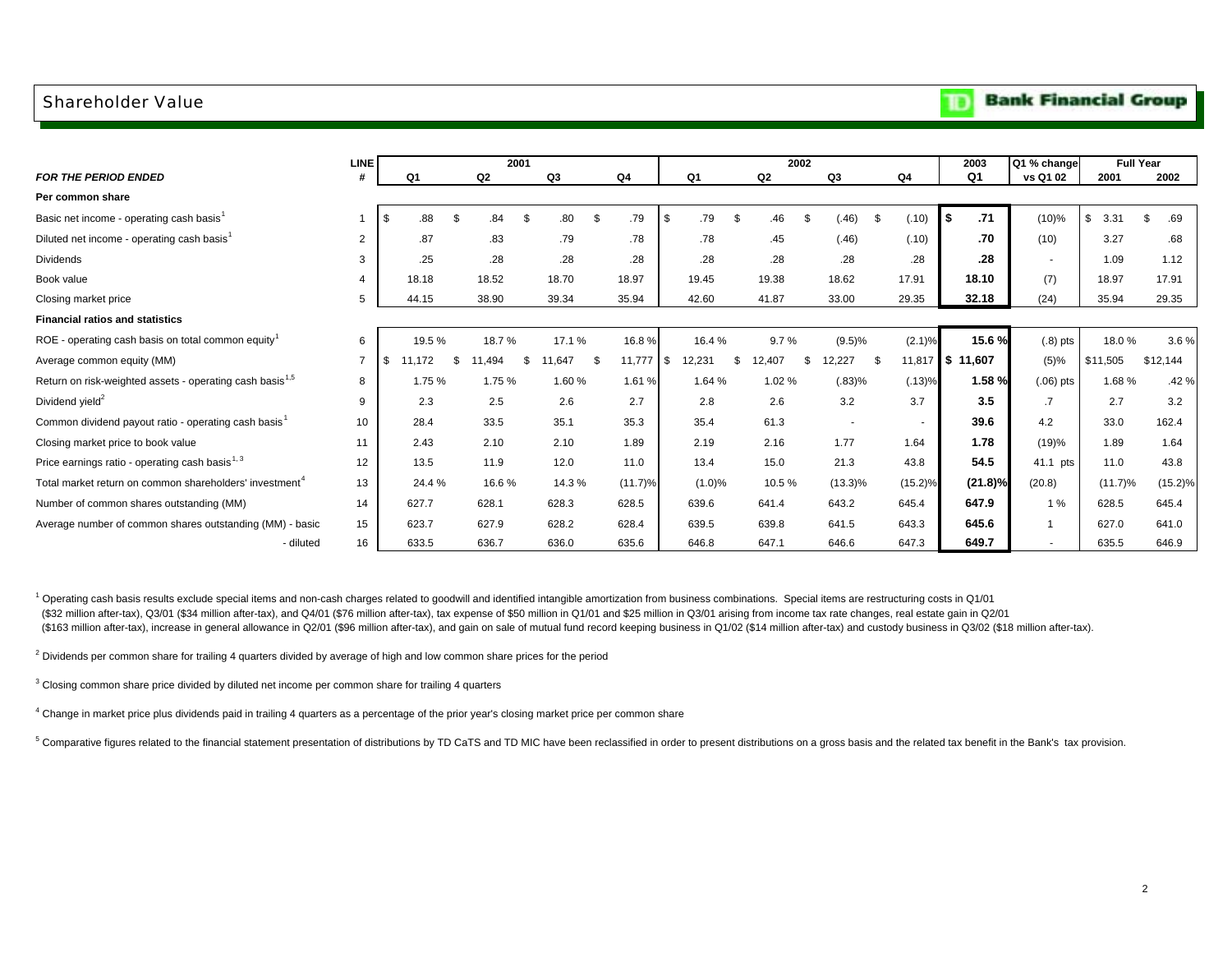<span id="page-4-0"></span>Operating Performance Measures and Selected Alternatives

**Bank Financial Group** 

Ю

|                                                              | <b>LINE</b> |        |       | 2001 |       |       |    |       | 2002  |       |               |        |   | 2003      |    |       | <b>Full Year</b> |      |
|--------------------------------------------------------------|-------------|--------|-------|------|-------|-------|----|-------|-------|-------|---------------|--------|---|-----------|----|-------|------------------|------|
| <b>FOR THE PERIOD ENDED</b>                                  |             | Q1     | Q2    |      | Q3    | Q4    |    | Q1    | Q2    | Q3    |               | Q4     |   | Q1        |    | 2001  | 2002             |      |
| <b>TD's Operating Measures</b>                               |             |        |       |      |       |       |    |       |       |       |               |        |   |           |    |       |                  |      |
| EPS - diluted net income - operating cash basis <sup>1</sup> |             | .87    | .83   |      | .79   | .78   | .ზ | .78   | .45   |       | (.46)<br>- \$ | .10)   | ა | .70       | -S | 3.27  |                  |      |
| ROE - operating cash basis on total common equity            |             | 19.5 % | 18.7% |      | 17.1% | 16.8% |    | 16.4% | 9.7%  |       | (9.5)%        | (2.1)% |   | $15.6 \%$ |    | 18.0% |                  | 3.6% |
| Book value per share                                         |             | 18.18  | 18.52 |      | 18.70 | 18.97 |    | 19.45 | 19.38 | 18.62 |               | 17.91  |   | 18.10     |    | 18.97 | 17.91            |      |
| Price earnings ratio - operating cash basis <sup>1, 2</sup>  |             | 13.5   | 11.9  |      | 12.0  | 11.0  |    | 13.4  | 15.0  | 21.3  |               | 43.8   |   | 54.5      |    | 11.0  | 43.8             |      |
| Closing market price to book value                           |             | 2.43   | 2.10  |      | 2.10  | 1.89  |    | 2.19  | 2.16  | 1.77  |               | 1.64   |   | 1.78      |    | 1.89  | 1.64             |      |

Commentary: TD's preferred approach to reviewing performance. Results are presented in a manner that facilitates comparison with peers and underlying trends in operating results are readily apparent. Excluding the non-cash

amortization charges for goodwill and intangibles ensures a comparable treatment between periods and treats goodwill and identified intangibles in a similar manner.

#### **Alternative Measures**

**Operating cash basis earnings - equity increased by the impact of** 

#### **purchase-related goodwill and intangible asset amortization/write-offs**

| EPS - diluted net income - operating cash basis <sup>1</sup> |    | .87   |       | .79    | .78   | .78    | 45    | .46)   | $^{\prime}$ .10) | .70   | 3.27  | .68   |  |
|--------------------------------------------------------------|----|-------|-------|--------|-------|--------|-------|--------|------------------|-------|-------|-------|--|
| Return on invested capital                                   |    | 17.9% | 17.1% | 15.4 % | 15.0% | 14.4 % | 8.4%  | (8.2)% | $(1.8)\%$        | 13.1% | 16.3% | 3.2%  |  |
| Book value per share                                         |    | 19.80 | 20.49 | 20.87  | 21.48 | 22.20  | 22.36 | 21.83  | 21.35            | 21.73 | 21.48 | 21.35 |  |
| Price earnings ratio - operating cash basis <sup>1, 2</sup>  |    | 13.5  | 11.9  | 12.0   | 11.0  | 13.4   | 15.0  | 21.3   | 43.8             | 54.5  | 11.0  | 43.8  |  |
| Closing market price to book value                           | 10 | 2.23  | 1.90  | . 88   | 1.67  | 1.92   | 1.87  | 1.51   | 1.37             | 1.48  | 1.67  | 1.37  |  |

Commentary: Common shareholders' equity is increased by the cumulative amount of goodwill and intangible assets expensed as of the reporting date. Return to common shareholders is therefore measured against the total amoun

invested in the acquired businesses, but not comparable as peer group does not present on this basis.

#### **Operating cash basis earnings - tangible equity (book equity less**

**unamortized purchase-related goodwill and intangible assets)**

| EPS - diluted net income - operating cash basis'            |                 | .87   |       |       | .78   | .78        | 45    | (.46)   | (.10)  | .70    | 3.27  | .68  |
|-------------------------------------------------------------|-----------------|-------|-------|-------|-------|------------|-------|---------|--------|--------|-------|------|
| ROE - operating cash basis on tangible equity               | 12 <sub>1</sub> | 38.9% | 36.1% | 31.7% | 30.2% | 28.6%      | 17.2% | (17.1)% | (3.9)% | 28.8 % | 34.1% | 6.5% |
| Book value per share                                        | $13 -$          | 9.21  | 9.87  | 10.24 | 10.79 | 11 11<br>. | 10.77 | 10.20   | 9.55   | 10.02  | 10.79 | 9.55 |
| Price earnings ratio - operating cash basis <sup>1, 2</sup> |                 | 13.5  | 11.9  | 12.0  | 11.0  | 13.4       | 15.0  | 21.3    | 43.8   | 54.5   | 11.0  | 43.8 |
| Closing market price to book value                          | 15              | 4.79  | 3.94  | 3.84  | 3.33  | 3.84       | 3.89  | 3.24    | 3.07   | 3.21   | 3.33  | 3.07 |

Commentary: Common shareholders' equity is reduced by the remaining unamortized amount of goodwill and intangible assets as of the reporting date. This performance measure reflects the regulatory and rating agency view tha and intangible assets should be written off against common equity. The measure can therefore be considered as a conservative solvency-based metric. Comparable to some deals done on the pooling basis in the past.

| <b>GAAP</b>                        |    |       |       |       |       |        |       |         |                          |      |        |       |           |
|------------------------------------|----|-------|-------|-------|-------|--------|-------|---------|--------------------------|------|--------|-------|-----------|
| EPS - diluted net income           | 16 | .66   | .56   | .51   | .32   | .55    | .20   | (.67)   | (.34)                    | l \$ | .50    | 2.05  | (.25)     |
| <b>ROE</b>                         |    | 14.8% | 12.8% | 10.9% | 6.8%  | 11.5 % | 4.4%  | (13.9)% | (7.4)%                   |      | 11.1 % | 11.3% | $(1.3)\%$ |
| Book value per share               | 18 | 18.18 | 18.52 | 18.70 | 18.97 | 19.45  | 19.38 | 18.62   | 17.91                    |      | 18.10  | 18.97 | 17.91     |
| Price earnings ratio <sup>2</sup>  | 19 | 29.3  | 19.2  | 18.5  | 17.5  | 21.9   | 26.5  | 82.5    | $\overline{\phantom{a}}$ |      |        | 17.5  |           |
| Closing market price to book value | 20 | 2.43  | 2.10  | 2.10  | 1.89  | 2.19   | 2.16  | 1.77    | 1.64                     |      | 1.78   | 1.89  | 1.64      |

Commentary: Results presented on a GAAP basis permit comparison with other companies' GAAP financial statements. No adjustments are made for i) non-recurring and special items, and ii) the amortization of goodwill and inta assets and accordingly, ROE and price earnings ratios can fluctuate widely. Underlying trends are not apparent.

<sup>1</sup> Operating cash basis results exclude special items and non-cash charges related to goodwill and identified intangible amortization from business combinations. Special items are restructuring costs in Q1/01 (\$32 million Q3/01 (\$34 million after-tax), and Q4/01 (\$76 million after-tax), tax expense of \$50 million in Q1/01 and \$25 million in Q3/01 arising from income tax rate changes, real estate gain in Q2/01 (\$163 million after-tax), incre allowance in Q2/01 (\$96 million after-tax), and gain on sale of mutual fund record keeping business in Q1/02 (\$14 million after-tax) and custody business in Q3/02 (\$18 million after-tax).

<sup>2</sup> Closing common share price divided by diluted net income per common share for trailing 4 quarters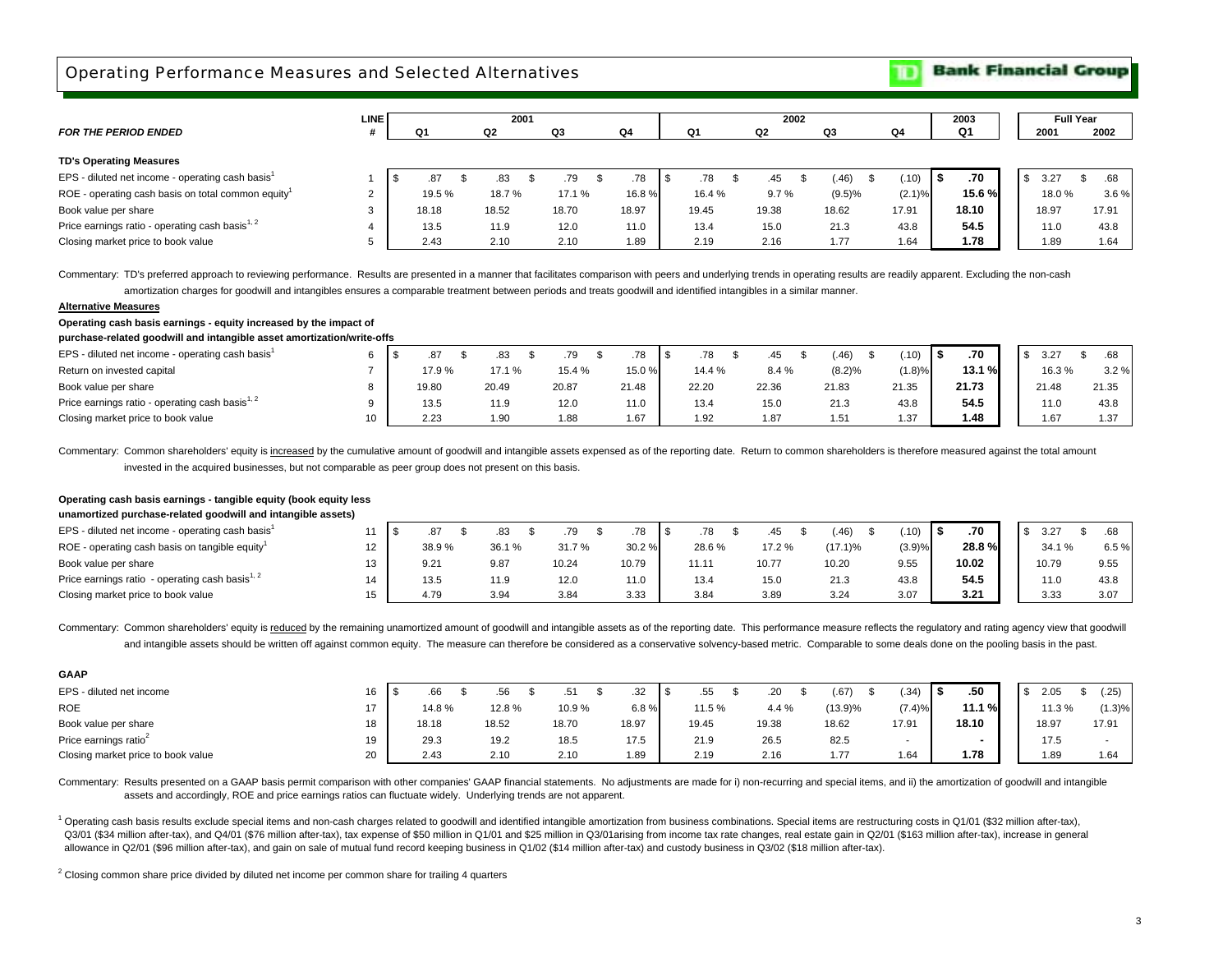#### <span id="page-5-0"></span>Net Income

|  | <b>Bank Financial Group</b> |  |
|--|-----------------------------|--|
|--|-----------------------------|--|

D

| (\$MILLIONS)                                                    | <b>LINE</b>    |             |      |                | 2001 |       |      |       |    |                          |      | 2002   |      |             |    |        | 2003        | Q1 % change              |            | <b>Full Year</b> |
|-----------------------------------------------------------------|----------------|-------------|------|----------------|------|-------|------|-------|----|--------------------------|------|--------|------|-------------|----|--------|-------------|--------------------------|------------|------------------|
| <b>FOR THE PERIOD ENDED</b>                                     | #              | Q1          |      | Q2             |      | Q3    |      | Q4    | Q1 |                          |      | Q2     | Q3   |             | Q4 |        | Q1          | vs Q1 02                 | 2001       | 2002             |
|                                                                 |                |             |      |                |      |       |      |       |    |                          |      |        |      |             |    |        |             |                          |            |                  |
| Interest income (TEB)                                           | -1             | \$<br>3,868 |      | \$<br>3,592    | - \$ | 3,555 | -\$  | 3,701 | \$ | 3,099                    | \$   | 2,839  | - \$ | 3,028       | \$ | 3,007  | \$<br>2,915 | $(6)$ %                  | \$14,716   | \$11,973         |
| Interest expense                                                | $\overline{2}$ | 2,808       |      | 2,504          |      | 2,408 |      | 2,360 |    | 1,838                    |      | 1,471  |      | 1,576       |    | 1,566  | 1,471       | (20)                     | 10,080     | 6,451            |
| Net interest income (TEB)                                       | 3              | 1,060       |      | 1,088          |      | 1,147 |      | 1,341 |    | 1,261                    |      | 1,368  |      | 1,452       |    | 1,441  | 1,444       | 15                       | 4,636      | 5,522            |
| Provision for credit losses                                     | 4              |             | 270  | 270            |      | 190   |      | 190   |    | 325                      |      | 400    |      | 1,250       |    | 950    | 112         | (66)                     | 920        | 2,925            |
| Net interest income after credit loss provision                 | 5              |             | 790  | 818            |      | 957   |      | 1,151 |    | 936                      |      | 968    |      | 202         |    | 491    | 1,332       | 42                       | 3,716      | 2,597            |
| Other income                                                    |                |             |      |                |      |       |      |       |    |                          |      |        |      |             |    |        |             |                          |            |                  |
| Investment and securities services                              | 6              |             | 620  | 549            |      | 553   |      | 483   |    | 569                      |      | 534    |      | 522         |    | 460    | 503         | (12)                     | 2,205      | 2,085            |
| Credit fees                                                     | $\overline{7}$ |             | 131  | 124            |      | 83    |      | 87    |    | 121                      |      | 116    |      | 100         |    | 78     | 118         | (2)                      | 425        | 415              |
| Net investment securities gains/(losses)                        | 8              |             | 40   | 13             |      | 26    |      | 137   |    | 60                       |      | (12)   |      | (8)         |    | (14)   | 5           | (92)                     | 216        | 26               |
| Trading income                                                  | 9              |             | 449  | 375            |      | 373   |      | 121   |    | 432                      |      | 106    |      | (73)        |    | 64     | 83          | (81)                     | 1,318      | 529              |
| Service charges                                                 | 10             |             | 127  | 136            |      | 150   |      | 148   |    | 145                      |      | 143    |      | 151         |    | 157    | 155         | $\overline{7}$           | 561        | 596              |
| Loan securitizations                                            | 11             |             | 69   | 70             |      | 65    |      | 68    |    | 56                       |      | 46     |      | 63          |    | 53     | 45          | (20)                     | 272        | 218              |
| Card services                                                   | 12             |             | 64   | 59             |      | 66    |      | 60    |    | 62                       |      | 57     |      | 64          |    | 66     | 66          | 6                        | 249        | 249              |
| Insurance                                                       | 13             |             | 71   | 86             |      | 89    |      | 80    |    | 84                       |      | 96     |      | 95          |    | 100    | 92          | 10                       | 326        | 375              |
| <b>Trust fees</b>                                               | 14             |             | 23   | 27             |      | 21    |      | 15    |    | 18                       |      | 22     |      | 18          |    | 18     | 17          | (6)                      | 86         | 76               |
| Gains on sale of investment real estate                         | 15             |             | 150  | 200            |      |       |      |       |    |                          |      |        |      |             |    |        |             |                          | 350        |                  |
| Gain on sale of mutual fund record keeping and custody business | 16             |             |      |                |      |       |      |       |    | 18                       |      |        |      | 22          |    |        |             | (100)                    |            | 40               |
| Other                                                           | 17             |             | 122  | 120            |      | 108   |      | 89    |    | 83                       |      | 81     |      | 84          |    | 72     | 85          | 2                        | 439        | 320              |
| <b>Total other income</b>                                       | 18             | 1,866       |      | 1,759          |      | 1,534 |      | 1,288 |    | 1,648                    |      | 1,189  |      | 1,038       |    | 1,054  | 1.169       | (29)                     | 6,447      | 4,929            |
|                                                                 |                |             |      |                |      |       |      |       |    |                          |      |        |      |             |    |        |             |                          |            |                  |
| Net interest and other income                                   | 19             | 2,656       |      | 2,577          |      | 2,491 |      | 2,439 |    | 2,584                    |      | 2,157  |      | 1,240       |    | 1,545  | 2,501       | (3)                      | 10,163     | 7,526            |
| <b>Non-interest expenses</b>                                    |                |             |      |                |      |       |      |       |    |                          |      |        |      |             |    |        |             |                          |            |                  |
| Salaries and staff benefits                                     | 20             |             | 964  | 915            |      | 942   |      | 887   |    | 1.014                    |      | 882    |      | 868         |    | 802    | 965         | (5)                      | 3,708      | 3,566            |
| Occupancy including depreciation                                | 21             |             | 139  | 167            |      | 143   |      | 143   |    | 146                      |      | 151    |      | 154         |    | 154    | 152         | 4                        | 592        | 605              |
| Equipment including depreciation                                | 22             |             | 146  | 164            |      | 173   |      | 173   |    | 161                      |      | 157    |      | 172         |    | 171    | 167         | 4                        | 656        | 661              |
| Other                                                           | 23             |             | 489  | 480            |      | 468   |      | 532   |    | 470                      |      | 497    |      | 447         |    | 508    | 461         | (2)                      | 1,969      | 1,922            |
| Non-interest expenses before restructuring costs                | 24             | 1,738       |      | 1,726          |      | 1,726 |      | 1,735 |    | 1,791                    |      | 1,687  |      | 1,641       |    | 1,635  | 1,745       | (3)                      | 6,925      | 6,754            |
| Restructuring costs                                             | 25             |             | 55   | $\overline{a}$ |      | 54    |      | 130   |    | $\overline{\phantom{a}}$ |      | $\sim$ |      | $\sim$      |    |        |             | $\overline{\phantom{a}}$ | 239        |                  |
| Total non-interest expenses excluding non-cash                  |                |             |      |                |      |       |      |       |    |                          |      |        |      |             |    |        |             |                          |            |                  |
| goodwill / intangible amortization                              | 26             | 1,793       |      | 1,726          |      | 1,780 |      | 1,865 |    | 1,791                    |      | 1,687  |      | 1,641       |    | 1,635  | 1,745       | (3)                      | 7,164      | 6,754            |
| Income before provision for income taxes - TEB                  | 27             |             | 863  | 851            |      | 711   |      | 574   |    | 793                      |      | 470    |      | (401)       |    | (90)   | 756         | (5)                      | 2,999      | 772              |
| Provision for income taxes - TEB <sup>2</sup>                   | 28             |             | 348  | 214            |      | 228   |      | 110   |    | 234                      |      | 136    |      | (163)       |    | (66)   | 253         | 8                        | 900        | 141              |
| Net income before non-controlling interest                      | 29             |             | 515  | 637            |      | 483   |      | 464   |    | 559                      |      | 334    |      | (238)       |    | (24)   | 503         | (10)                     | 2,099      | 631              |
| Non-controlling interest - TD Waterhouse Group, Inc.            | 30             |             | 6    | $\mathbf 1$    |      | (4)   |      |       |    |                          |      |        |      |             |    |        |             |                          | 3          |                  |
| - Preferred shares of subsidiaries <sup>2</sup>                 | 31             |             | 20   | 20             |      | 18    |      | 17    |    | 17                       |      | 18     |      | 13          |    | 16     | 23          | 35                       | 75         | 64               |
| Net income - cash basis                                         | 32             |             | 489  | 616            |      | 469   |      | 447   |    | 542                      |      | 316    |      | (251)       |    | (40)   | 480         | (11)                     | 2,021      | 567              |
| Preferred dividends <sup>2</sup>                                | 33             |             | 22   | 24             |      | 22    |      | 24    |    | 23                       |      | 24     |      | 23          |    | 23     | 23          | $\overline{\phantom{a}}$ | 92         | 93               |
| Net income applicable to common shares - cash basis             | 34             |             | 467  | 592            |      | 447   |      | 423   |    | 519                      |      | 292    |      | (274)       |    | (63)   | 457         | (12)                     | 1,929      | 474              |
| Non-cash goodwill / intangible amortization, net of tax         | 35             |             | 50   | 233            |      | 126   |      | 220   |    | 164                      |      | 160    |      | 154         |    | 156    | 133         | (19)                     | 629        | 634              |
| Net income applicable to common shares - reported basis         | 36             | \$          | 417  | \$<br>359      | \$   | 321   | -\$  | 203   | \$ | 355                      | \$   | 132    | - \$ | $(428)$ \$  |    | (219)  | 324<br>\$   | (9)%                     | \$1,300    | \$<br>(160)      |
|                                                                 |                |             |      |                |      |       |      |       |    |                          |      |        |      |             |    |        |             |                          |            |                  |
| Diluted earnings per share - operating cash basis               | 37             | \$          | 0.87 | - \$<br>0.83   | - \$ | 0.79  | - \$ | 0.78  | \$ | 0.78                     | - \$ | 0.45   | - \$ | $(0.46)$ \$ |    | (0.10) | \$<br>0.70  | (10)%                    | \$<br>3.27 | \$<br>0.68       |
| Diluted earnings per share - reported basis                     | 38             |             | 0.66 | 0.56           |      | 0.51  |      | 0.32  |    | 0.55                     |      | 0.20   |      | (0.67)      |    | (0.34) | 0.50        | (9)                      | 2.05       | (0.25)           |
|                                                                 |                |             |      |                |      |       |      |       |    |                          |      |        |      |             |    |        |             |                          |            |                  |

<sup>1</sup> Operating cash basis results exclude special items and non-cash charges related to goodwill and identified intangible amortization from business combinations. Special items are restructuring costs in Q1/01 (\$32 million after-tax), Q3/01 (\$34 million after-tax), and Q4/01 (\$76 million after-tax), tax expense of \$50 million in Q1/01 and \$25 million in Q3/01 arising from income tax rate changes, real estate gain in Q2/01 (\$163 million after-tax), increase in general allowance in Q2/01 (\$96 million after-tax), and gain on sale of mutual fund record keeping business in Q1/02 (\$14 million after-tax) and custody business in Q3/02 (\$18 million after-tax). The special real estate gain of \$150 million in Q1/01 was offset by the increase in general allowance of \$150 million.

<sup>2</sup> Comparative figures related to the financial statement presentation of distributions by TD CaTS and TD MIC have been reclassified in order to present distributions on a gross basis and the related tax benefit in the Bank's tax provision.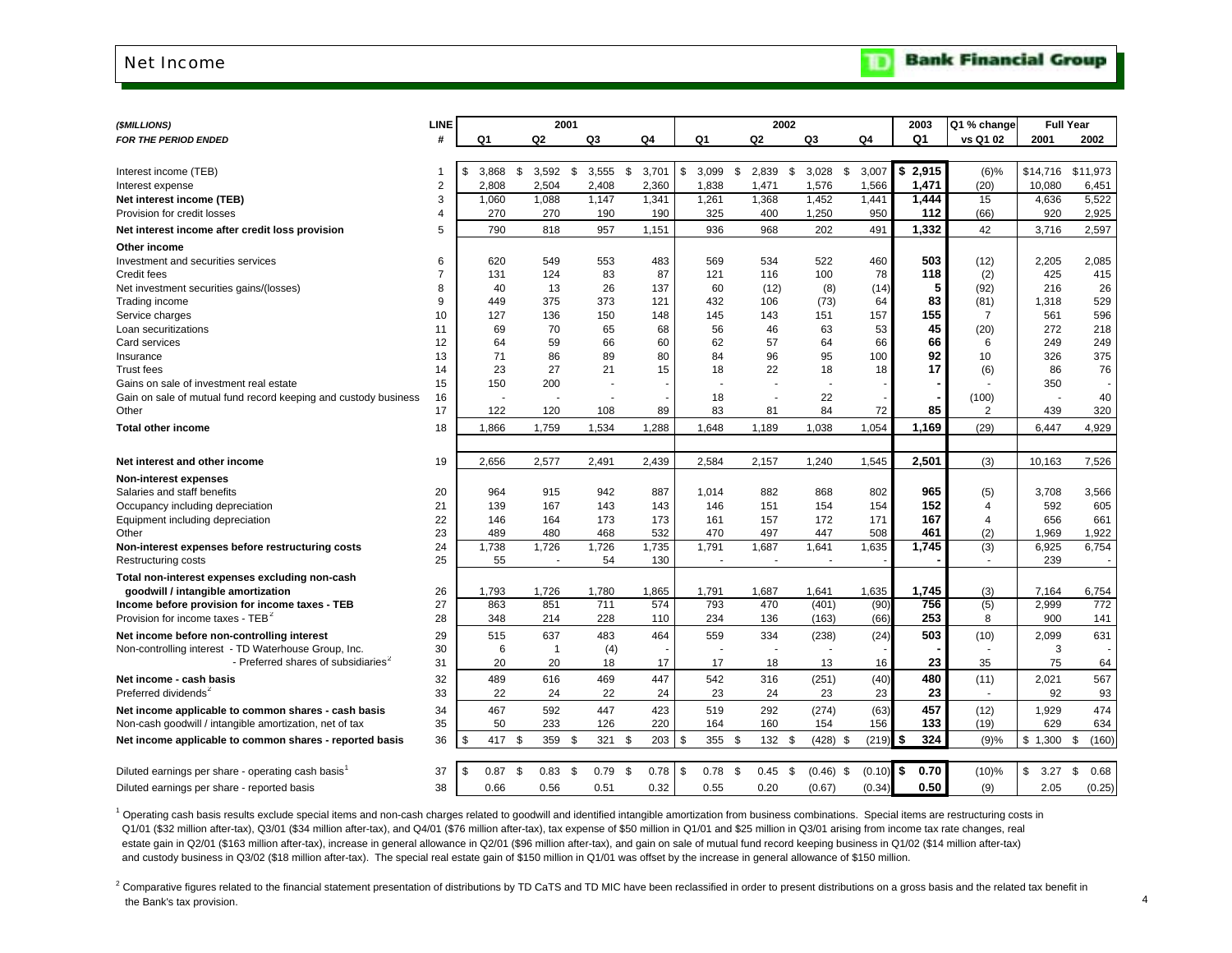**Bank Financial Group** TD

<span id="page-6-0"></span>

| <b>OPERATING CASH BASIS (\$MILLIONS)</b> <sup>1</sup> | <b>LINE</b>    |       |    |                | 2001 |       |           |           |            | 2002 |          |             |      | 2003           | Q1 % change |           | <b>Full Year</b> |            |
|-------------------------------------------------------|----------------|-------|----|----------------|------|-------|-----------|-----------|------------|------|----------|-------------|------|----------------|-------------|-----------|------------------|------------|
| <b>FOR THE PERIOD ENDED</b>                           | #              | Q1    |    | Q <sub>2</sub> |      | Q3    | Q4        | Q1        | Q2         |      | Q3       | Q4          |      | Q <sub>1</sub> | vs Q1 02    | 2001      |                  | 2002       |
| Net income                                            |                |       |    |                |      |       |           |           |            |      |          |             |      |                |             |           |                  |            |
| <b>TD Canada Trust</b>                                |                | \$267 | ደ  | 271            | \$   | 275   | \$<br>277 | \$<br>281 | \$<br>264  | \$   | 282      | \$<br>287   | \$   | 309            | 10 %        | \$1,090   |                  | \$1,114    |
| TD Wealth Management                                  | $\overline{2}$ | 72    |    | 27             |      | 30    | 19        | 58        | 31         |      | 20       | 22          |      | 39             | (33)        | 148       |                  | 131        |
| <b>Total Retail</b>                                   | 3              | 339   |    | 298            |      | 305   | 296       | 339       | 295        |      | 302      | 309         |      | 348            | 3           | 1,238     |                  | 1,245      |
| <b>TD Securities</b>                                  | 4              | 231   |    | 227            |      | 217   | 239       | 203       | 35         |      | (544)    | (357)       |      | 162            | (20)        | 914       |                  | (663)      |
| Corporate                                             | 5              |       |    | 24             |      | 2     | (12)      | (14)      | (14)       |      | (27)     | 8           |      | (30)           | $+100$      |           | 15               | (47)       |
| <b>Total Bank</b>                                     | 6              | \$571 | \$ | 549            | \$   | 524   | 523       | \$<br>528 | \$<br>316  | \$   | (269)    | \$<br>(40)  | l \$ | 480            | (9)         | \$2,167   |                  | 535<br>\$  |
|                                                       |                |       |    |                |      |       |           |           |            |      |          |             |      |                |             |           |                  |            |
| Economic profit <sup>2</sup>                          | $\overline{7}$ | \$182 | \$ | 157            | \$   | 110   | \$<br>100 | \$<br>113 | \$<br>(96) | \$   | (692)    | \$<br>(457) | l \$ | 76             | (33)        | \$<br>549 |                  | \$(1, 132) |
| Return on economic capital (ROE) <sup>3</sup>         |                |       |    |                |      |       |           |           |            |      |          |             |      |                |             |           |                  |            |
| TD Canada Trust <sup>4</sup>                          | 8              | 28 %  |    | 30 %           |      | 29 %  | 29 %      | 27 %      | 26 %       |      | 27 %     | 27 %        |      | 29 %           | 2 pts       |           | 29 %             | 27 %       |
| TD Wealth Management                                  | 9              | 33    |    | 13             |      | 15    | 11        | 35        | 20         |      | 15       | 16          |      | 30             | (5)         |           | 18               | 22         |
| <b>TD Securities</b>                                  | 10             | 23    |    | 23             |      | 21    | 24        | 21        | 3          |      | (61)     | (36)        |      | 16             | (5)         |           | 23               | (18)       |
| <b>Total Bank</b>                                     | 11             | 20 %  |    | 19 %           |      | 17 %  | 17 %      | 16 %      | 10 %       |      | $(10)\%$ | (2)%        |      | 16 %           | - pts       |           | 18 %             | 4 %        |
| Percentage geographic contribution to total revenues  |                |       |    |                |      |       |           |           |            |      |          |             |      |                |             |           |                  |            |
| Canada                                                | 12             | 70 %  |    | 74 %           |      | 74 %  | 67 %      | 73 %      | 77 %       |      | 75 %     | 73 %        |      | 72 %           | $(1)$ pts   |           | 71 %             | 75 %       |
| <b>USA</b>                                            | 13             | 20    |    | 10             |      | 15    | 16        | 17        | 15         |      | 12       | 15          |      | 19             | 2           |           | 15               | 15         |
| Offshore                                              | 14             | 10    |    | 16             |      | 11    | 17        | 10        | 8          |      | 13       | 12          |      | 9              | $(1)$ pts   |           | 14               | 10         |
| <b>Total Bank</b>                                     | 15             | 100 % |    | 100 %          |      | 100 % | 100 %     | 100 %     | 100 %      |      | 100 %    | 100 %       |      | 100 %          |             |           | 100 %            | 100 %      |

 $1$  Excludes the after-tax impact of special items and amortization of goodwill and intangibles.

 $2 \text{ }$  Economic profit is determined as the operating cash basis net income applicable to common shareholders less a charge for the cost of invested capital. Invested capital is equal to common equity plus the cumulative amount of goodwill and intangibles amortized as of the reporting date.

 $3$  Economic capital represents the economic capital required for credit, market and operational risk. Economic capital for goodwill and intangible assets is excluded from each business segments' ROE, but included in total bank ROE.

4 Excluding Canada Trust acquisition funding costs.

BASIS OF PRESENTATION OF RESULTS: Results of each segment reflect revenue, expenses, assets and liabilities generated by the businesses in that segment. Transfer pricing of funds sold or purchased, and of commissions for services provided are generally at market rates. The Bank measures the performance of each segment based on net income (loss) before non-cash goodwill and intangible amortization and certain special items, and return on economic capital.

CORPORATE: Includes non-controlling interests in subsidiaries, real estate investments, the effects of asset securitization programs, treasury management, general provisions for credit losses, certain taxable equivalent adjustments and corporate level tax benefits, and residual unallocated revenues, expenses or taxes.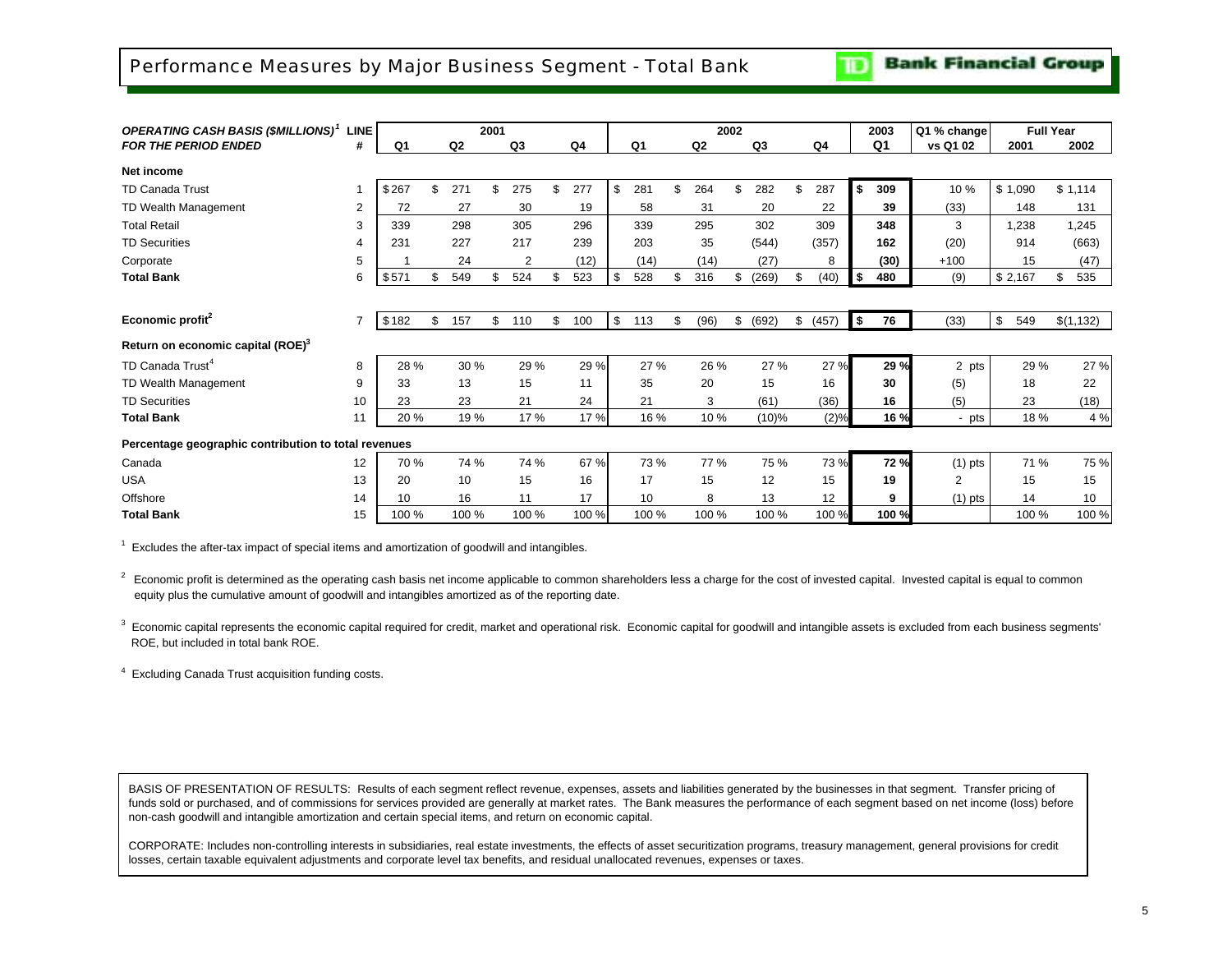### <span id="page-7-0"></span>Performance Measures by Major Business Segment - TD Canada Trust

**Bank Financial Group** TD.

| <b>OPERATING CASH BASIS (\$MILLIONS)</b> <sup>1</sup>     | LINE           |                |           | 2001           |           |        |           |           | 2002 |                |                | 2003           | Q1 % change           |           | <b>Full Year</b> |        |
|-----------------------------------------------------------|----------------|----------------|-----------|----------------|-----------|--------|-----------|-----------|------|----------------|----------------|----------------|-----------------------|-----------|------------------|--------|
| <b>FOR THE PERIOD ENDED</b>                               | #              | Q <sub>1</sub> | Q2        | Q <sub>3</sub> | Q4        |        | Q1        | Q2        |      | Q <sub>3</sub> | Q <sub>4</sub> | Q <sub>1</sub> | vs Q1 02              | 2001      |                  | 2002   |
|                                                           |                |                |           |                |           |        |           |           |      |                |                |                |                       |           |                  |        |
| Net interest income (TEB)                                 |                | \$<br>958      | \$<br>955 | 992<br>\$      | \$1,046   |        | \$1,033   | \$<br>973 |      | \$1,020        | \$1,032        | \$1,032        | $-$ %                 | \$3,951   | \$4,058          |        |
| Other income                                              | $\overline{2}$ | 414            | 433       | 440            | 401       |        | 418       | 421       |      | 438            | 433            | 433            | 4                     | 1,688     |                  | 1,710  |
| Total revenue                                             | 3              | 1.372          | 1,388     | 1,432          | 1.447     |        | 1.451     | 1.394     |      | 1,458          | 1,465          | 1,465          | $\overline{1}$        | 5,639     |                  | 5,768  |
| Provision for credit losses                               | 4              | 97             | 99        | 92             |           | 92     | 138       | 115       |      | 132            | 120            | 123            | (11)                  | 380       |                  | 505    |
| Non-interest expenses                                     | 5              | 828            | 834       | 897            | 908       |        | 872       | 864       |      | 879            | 886            | 865            | (1)                   | 3,467     |                  | 3,501  |
| Net income before taxes                                   | 6              | 447            | 455       | 443            | 447       |        | 441       | 415       |      | 447            | 459            | 477            | 8                     | 1,792     |                  | 1,762  |
| Income taxes (TEB)                                        |                | 180            | 184       | 168            | 170       |        | 160       | 151       |      | 165            | 172            | 168            | 5                     | 702       |                  | 648    |
| Net income                                                | 8              | 267<br>\$      | 271<br>\$ | 275<br>\$      | 277<br>\$ |        | \$<br>281 | \$<br>264 | \$   | 282            | \$<br>287      | \$<br>309      | 10%                   | \$1,090   | \$1,114          |        |
|                                                           |                |                |           |                |           |        |           |           |      |                |                |                |                       |           |                  |        |
| Total economic capital (\$billions)                       | 9              | \$<br>4.0      | 4.0       | 4.0            | £.        | 4.0    | 4.4       | \$<br>4.4 | \$   | 4.4            | \$<br>4.5      | \$<br>4.5      | 2%                    | \$<br>4.0 | $\mathfrak{L}$   | 4.4    |
| Return on economic capital - operating basis <sup>2</sup> | 10             | 28%            | 30%       | 29%            |           | 29%    | 27%       | 26%       |      | 27%            | 27%            | 29%            | $\overline{2}$<br>pts | 29%       |                  | 27%    |
|                                                           |                |                |           |                |           |        |           |           |      |                |                |                |                       |           |                  |        |
| Selected volumes and ratios (\$billions)                  |                |                |           |                |           |        |           |           |      |                |                |                |                       |           |                  |        |
| Risk-weighted assets                                      | 11             | \$<br>49       | 52        | 54             | \$        | 53     | 55<br>\$  | \$<br>55  | \$   | 56             | \$<br>52       | \$<br>52       | (5)%                  | \$<br>53  | \$               | 52     |
| Average loans - personal                                  | 12             | 70             | 71        | 73             |           | 74     | 77        | 79        |      | 81             | 84             | 85             | 10                    | \$<br>72  | \$.              | 80     |
| Average loans and acceptances - business                  | 13             | 19             | 19        | 19             |           | 19     | 19        | 18        |      | 18             | 18             | 18             | (5)                   | \$<br>19  | \$               | 18     |
| Average securitized assets                                | 14             | 28             | 28        | 27             |           | 26     | 24        | 22        |      | 22             | 21             | 22             | (8)                   | 27        |                  | 22     |
| Average deposits - personal                               | 15             | 77             | 78        | 77             |           | 77     | 78        | 80        |      | 81             | 82             | 83             | 6                     | 77        |                  | 80     |
| Average deposits - business                               | 16             | 18             | 18        | 20             |           | 21     | 22        | 22        |      | 23             | 24             | 25             | 14                    | 19        |                  | 23     |
| Assets under administration                               | 17             | 38             | 36        | 35             |           | 35     | 31        | 31        |      | 30             | 30             | 30             | (3)                   | 36        |                  | 31     |
| Margin on avg. earning assets incl. securitized assets    | 18             | 3.34%          | 3.39 %    | 3.38 %         |           | 3.40 % | 3.45%     | 3.40 %    |      | 3.40 %         | 3.38%          | 3.36%          | $(0.09)$ pts          | 3.38 %    |                  | 3.42 % |
| Efficiency ratio $\%^2$                                   | 19             | 58.4%          | 58.2%     | 60.7%          |           | 60.8%  | 58.2%     | 60.0%     |      | 58.5%          | 58.7%          | 57.3%          | $(0.9)$ pts           | 59.6%     |                  | 58.9%  |

<sup>1</sup> Excludes the after-tax impact of special items and amortization of goodwill and other intangibles.

2 Excluding Canada Trust acquisition funding costs.

Provides financial services to consumers and small and medium-sized businesses. It encompasses retail and commercial banking, electronic banking, credit card services, and insurance businesses, operating through a network of retail outlets, automated banking machines, telephones, personal computers and the Internet. The segment's net interest income, other income and provision for credit losses present the results before the impact of asset securitization programs.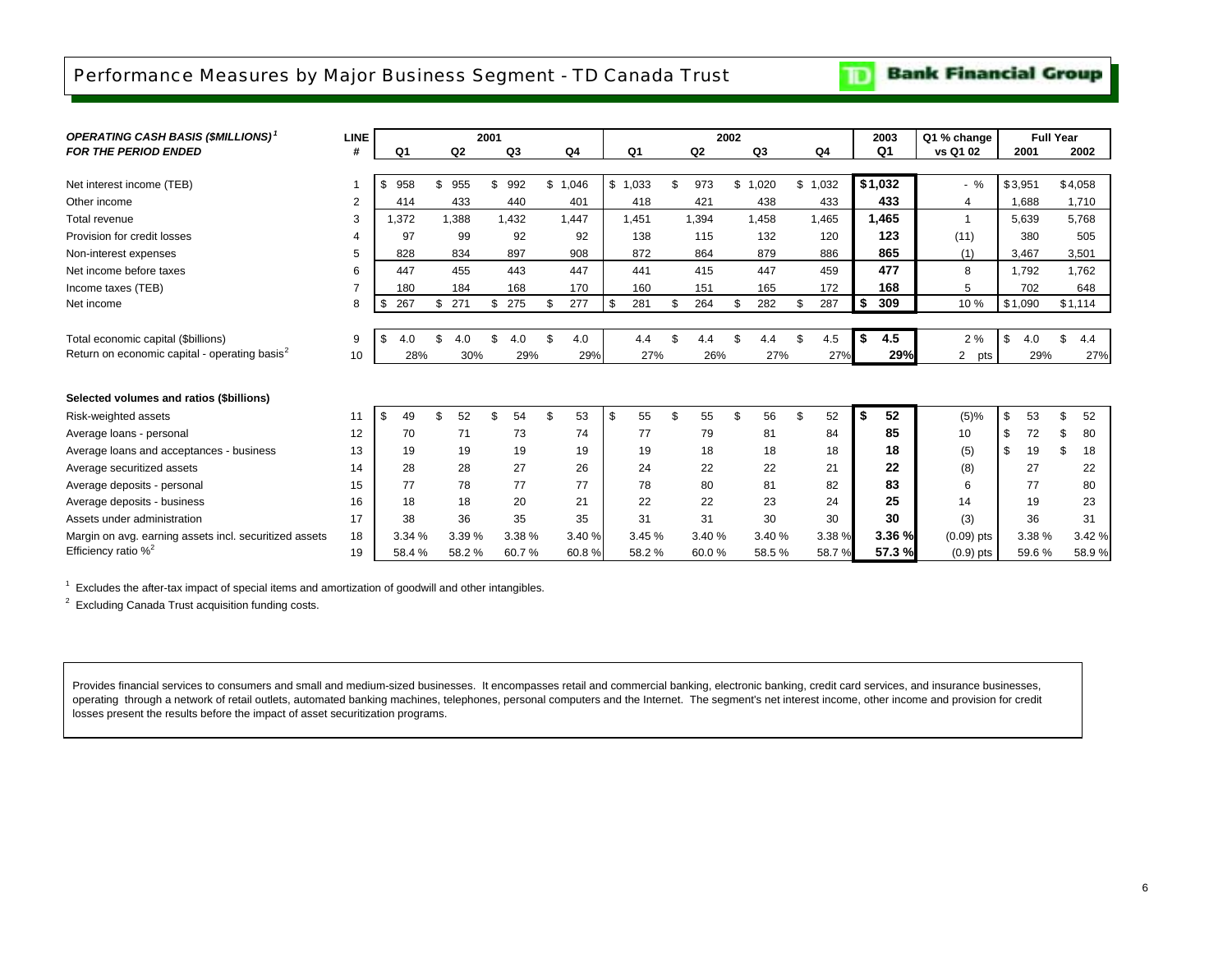### <span id="page-8-0"></span>Performance Measures by Major Business Segment - TD Wealth Management

#### **Bank Financial Group**  $\mathbf{D}$

| <b>OPERATING CASH BASIS (\$MILLIONS)</b> <sup>1</sup> | <b>LINE</b> |     |       |    |                | 2001 |                          |          |     |                          |                | 2002 |                          |                          |        | 2003           | Q1 % change    |           | <b>Full Year</b>         |
|-------------------------------------------------------|-------------|-----|-------|----|----------------|------|--------------------------|----------|-----|--------------------------|----------------|------|--------------------------|--------------------------|--------|----------------|----------------|-----------|--------------------------|
| <b>FOR THE PERIOD ENDED</b>                           | #           |     | Q1    |    | Q <sub>2</sub> |      | Q <sub>3</sub>           | Q4       |     | Q1                       | Q <sub>2</sub> |      | Q3                       | Q4                       |        | Q <sub>1</sub> | vs Q1 02       | 2001      | 2002                     |
|                                                       |             |     |       |    |                |      |                          |          |     |                          |                |      |                          |                          |        |                |                |           |                          |
| Net interest income (TEB)                             |             | \$  | 137   |    | 119            |      | 109                      | 115      | \$  | 108                      | \$<br>109      | \$   | 109                      | \$<br>109                | \$     | 107            | (1)%           | \$480     | \$<br>435                |
| Brokerage commissions & other income                  | 2           |     | 534   |    | 454            |      | 443                      | 403      |     | 472                      | 449            |      | 420                      | 400                      |        | 437            | (7)            | 1,834     | 1,741                    |
| Total revenue                                         | 3           |     | 671   |    | 573            |      | 552                      | 518      |     | 580                      | 558            |      | 529                      | 509                      |        | 544            | (6)            | 2,314     | 2,176                    |
| Non-interest expenses                                 | 4           |     | 539   |    | 523            |      | 492                      | 477      |     | 480                      | 500            |      | 482                      | 463                      |        | 474            | (1)            | 2,031     | 1,925                    |
| Net income before taxes                               | 5           |     | 132   |    | 50             |      | 60                       | 41       |     | 100                      | 58             |      | 47                       | 46                       |        | 70             | (30)           | 283       | 251                      |
| Income taxes (TEB)                                    | 6           |     | 54    |    | 22             |      | 30                       | 23       |     | 42                       | 27             |      | 27                       | 24                       |        | 31             | (26)           | 129       | 120                      |
| Non-controlling interest                              |             |     | 6     |    |                |      | $\overline{\phantom{a}}$ | (1)      |     | $\overline{\phantom{a}}$ | ٠              |      | $\overline{\phantom{a}}$ | $\overline{\phantom{a}}$ |        | $\blacksquare$ | $\blacksquare$ | 6         | $\overline{\phantom{a}}$ |
| Net income                                            | 8           | \$  | 72    | \$ | 27             | \$   | 30                       | \$<br>19 | \$  | 58                       | \$<br>31       | \$   | 20                       | \$<br>22                 | $\sim$ | 39             | (33)%          | \$<br>148 | \$<br>131                |
|                                                       |             |     |       |    |                |      |                          |          |     |                          |                |      |                          |                          |        |                |                |           |                          |
| Total economic capital (\$billions)                   | 9           | \$  | .8    | \$ | 8.             |      | 8.                       | \$       | \$  |                          | \$<br>.6       | \$   | .5                       | \$<br>.5                 | \$     | .5             | (29)%          | \$<br>8.  | \$<br>.6                 |
| Return on economic capital                            | 10          |     | 33 %  |    | 13 %           |      | 15 %                     | 11 %     |     | 35 %                     | 20 %           |      | 15 %                     | 16 %                     |        | 30 %           | $(5)$ pts      | 18 %      | 22 %                     |
|                                                       |             |     |       |    |                |      |                          |          |     |                          |                |      |                          |                          |        |                |                |           |                          |
| Selected volumes and ratios (\$billions)              |             |     |       |    |                |      |                          |          |     |                          |                |      |                          |                          |        |                |                |           |                          |
| Risk-weighted assets                                  | 11          | -\$ | 10    |    |                |      | 9                        | 6        | \$  | 6                        | 6              |      | 6                        | \$<br>6                  |        | 5              | (17)%          | \$<br>6   | \$<br>6                  |
| Assets under administration                           | 12          | \$  | 270   | £. | 250            |      | 249                      | 240      | -\$ | 262                      | \$<br>257      | S    | 237                      | \$<br>234                | S.     | 237            | $(10)\%$       | \$<br>240 | \$<br>234                |
| Assets under management                               | 13          |     | 113   |    | 116            |      | 117                      | 119      |     | 123                      | 123            |      | 122                      | 112                      |        | 112            | (9)            | 119       | 112                      |
| Personal margin loans                                 | 14          |     | 9     |    | 6              |      |                          | 5        |     | 6                        | 6              |      | 5                        | 4                        |        | 5              | (17)           | 5         | $\overline{4}$           |
| Average trades per day (000's)                        | 15          |     | 153   |    | 129            |      | 105                      | 94       |     | 119                      | 109            |      | 100                      | 86                       |        | 98             | (18)%          | 120       | 103                      |
| Efficiency ratio %                                    | 16          |     | 80.3% |    | 91.4%          |      | 89.1%                    | 92.1 %   |     | 82.8%                    | 89.6%          |      | 91.1%                    | 91.0%                    |        | 87.1 %         | 4.4 pts        | 87.8%     | 88.5%                    |

 $1$  Excludes the after-tax impact of special items and amortization of goodwill and other intangibles.

Provides a full range of investment management services, including private money management to high net worth individuals, passive, quantitative, enhanced and active institutional portfolios for pension funds, corporations, institutions, endowments and foundations, private banking, trust and mutual funds for retail investors, full service brokerage and discount brokerage.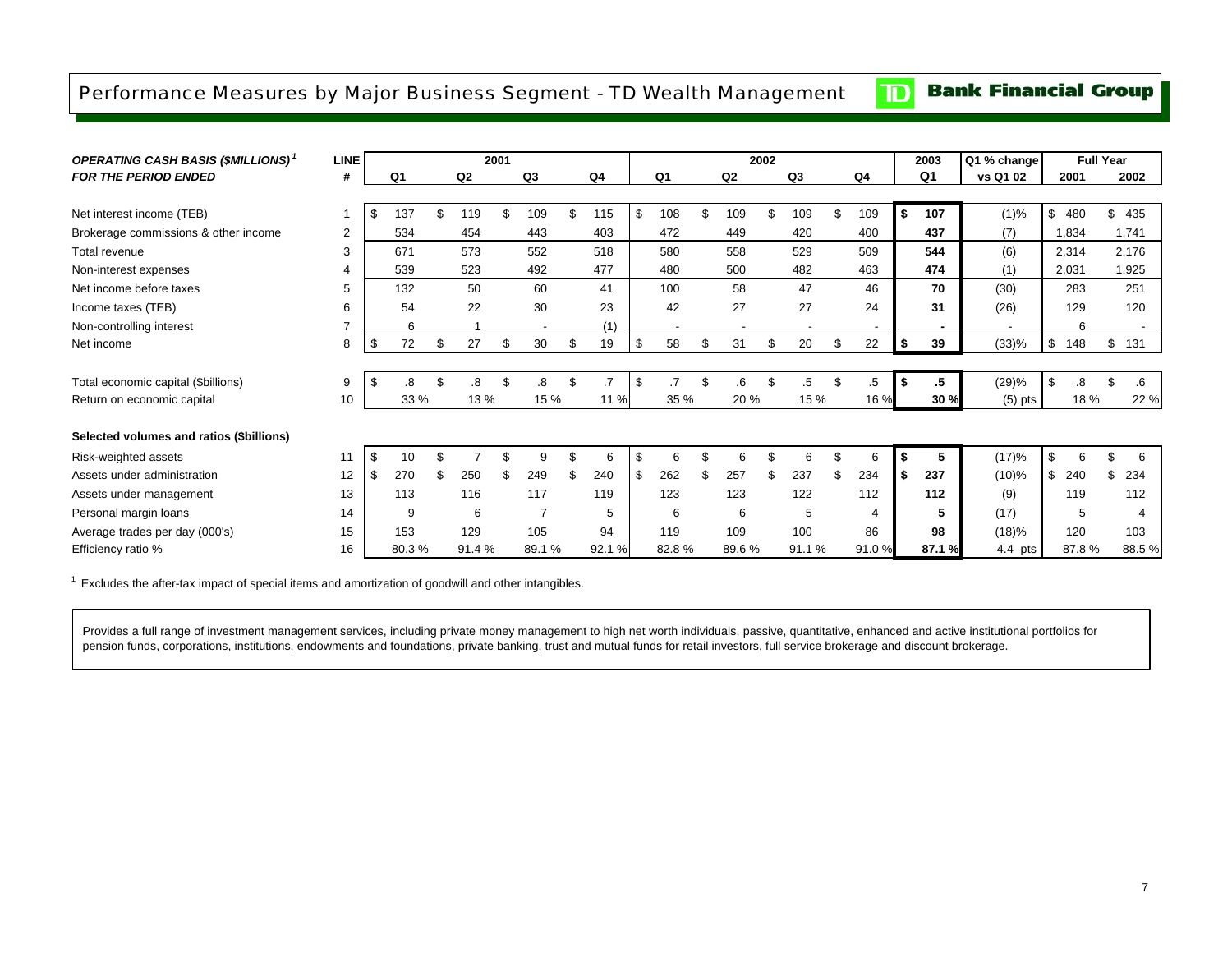### <span id="page-9-0"></span>Performance Measures by Major Business Segment - TD Securities

### *OPERATING CASH BASIS (\$MILLIONS)<sup>1</sup>* **LINE <sup>2001</sup> <sup>2002</sup> <sup>2003</sup> Q1 % change Full Year** *FOR THE PERIOD ENDED* **# Q1 Q2 Q3 Q4 Q1 Q2 Q3 Q4 Q1<sup>2</sup> vs Q1 02 <sup>2001</sup> <sup>2002</sup>** Net interest income (TEB) 1 1 1 1 4 1 1 1 1 1 1 49 \$ 240 \$ 396 | \$ 242 \$ 382 \$ 430 \$ 442 **| \$ 403 |** 67 % | \$ 886 \$ 1,496 Trading and fee income <sup>2</sup> 693 617 530 <sup>411</sup> 687 252 96 <sup>124</sup> **207** 2,251 (70) 1,159 Total Revenue 3 794 766 770 807 929 634 526 566 **610** 3,137 (34) 2,655 Provision for credit losses **4** 41 41 41 119 126 217 300 1,132 841 **-** (100) 327 2,490 Non-interest expenses 5 365 347 337 319 407 303 246 276 **357** 1,368 (12) 1,232 Net income before taxes 6 388 378 314 362 305 31 (852) (551) **253** 1,442 (17) (1,067) Income taxes (TEB) <sup>7</sup> 157 151 97 123 102 (4) (308) (194) **91** 528 (11) (404) Net income <sup>8</sup> <sup>231</sup> \$ 227 \$ 217 \$ 239 \$ 203 \$ 35 \$ (544) \$ (357) \$ **\$ 162** (20)% 914 \$ (663) \$ Total economic capital (\$billions) 9 3.8 3.9 3.9 3.9 3.8 3.7 3.6 4.0 **3.9** 3 % 3.9 \$ 3.8 \$ Return on economic capital 10 23 % 23 % 21 % 24 % 21 % 3 % (61)% (36)% **16 %** 23 % (18)% (5) pts **Selected volumes and ratios (\$billions)** Risk-weighted assets <sup>11</sup> <sup>66</sup> \$ 66 \$ 64 \$ 66 \$ 63 \$ 63 \$ 65 \$ 61 \$ **\$ 60** (5)% 66 \$ 61 \$ Trading securities <sup>12</sup> 68 <sup>75</sup> 76 66 <sup>72</sup> <sup>71</sup> 67 53 **65** 66 (10) 53 Short sales of securities 13 21 25 27 21 26 24 23 17 **20** 21 (23) 17 Average loans and customers' liabilities under acceptances 14 31 31 27 27 26 25 24 23 **21** (19)% 29 \$ 25 \$ Efficiency ratio % 15 | 45.9 % 45.3 % 43.9 % 39.5 %| 47.3 % 47.7 % 46.8 % 48.8 % **58.5 % 1**4.6 pts | 43.6 % 46.4 %

Excludes the after-tax impact of special items and amortization of goodwill and other intangibles.

 $2$  Refer to page 9 for a breakout of TD Securities non-core.

A leading Canadian wholesale bank serving corporate, government, and institutional clients around the world. TD Securities has developed a strong, diverse customer base with its proven ability to meet client needs by combining its knowledge and experience with a broad range of products and services. TD Securities provides a full range of capital markets and investment banking services including advice on corporate strategy, underwriting and distributing capital, structuring tailored risk management solutions, and executing financial transactions.

#### **Bank Financial Group**

TD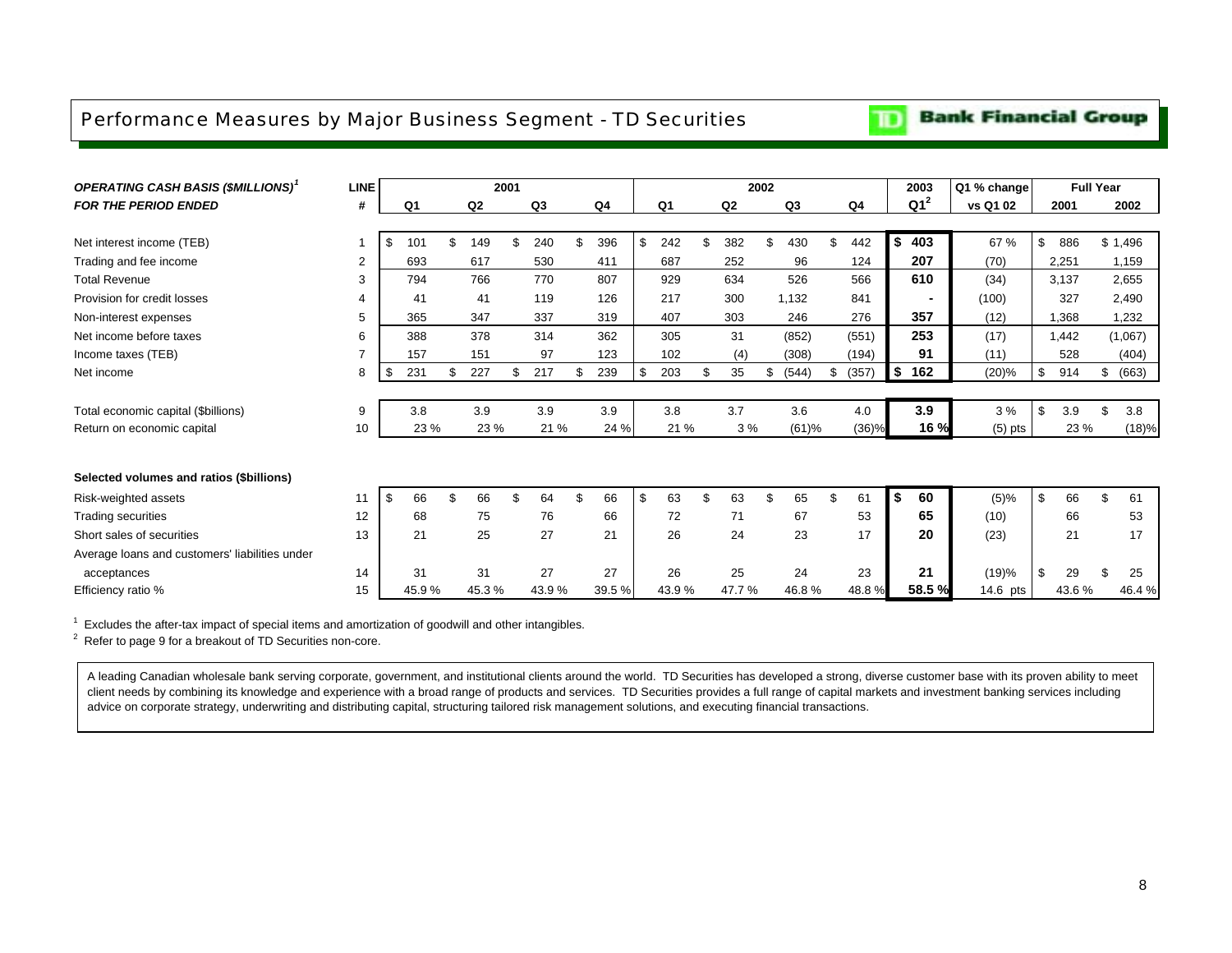## <span id="page-10-0"></span>Performance Measures - TD Securities Non-Core<sup>1</sup>

| <b>OPERATING CASH BASIS (\$MILLIONS)</b><br><b>FOR THE PERIOD ENDED</b> | <b>LINE</b><br># | 2003<br>Q1 |
|-------------------------------------------------------------------------|------------------|------------|
| Net interest income (TEB)                                               | 1                | 48         |
| Trading and fee income                                                  | 2                | (25)       |
| <b>Total Revenue</b>                                                    | 3                | 23         |
| Provision for credit losses                                             | 4                |            |
| Non-interest expenses                                                   | 5                | 14         |
| Net income before taxes                                                 | 6                | 9          |
| Income taxes (TEB)                                                      | 7                | 3          |
| Net income                                                              | 8                | 6          |
| Selected volumes and ratios (\$billions)                                |                  |            |
| Risk-weighted assets                                                    | 9                | 12.7<br>S  |
| Total exposure <sup>2</sup>                                             | 10               | 17.0       |
| Total drawn <sup>3</sup>                                                | 11               | 9.3        |

 $1$  Included in TD Securities business segment results found on page 8.

 $^2$  Exposure equals committed authorized plus uncommitted utilized loan facilities and letters of credit and guarantees; net of specific allowances for credit losses, cash collateral, and credit protection.

<sup>3</sup> Drawn amounts are net of specific allowances for credit losses, cash collateral, and credit protection.

**Bank Financial Group** 

וסד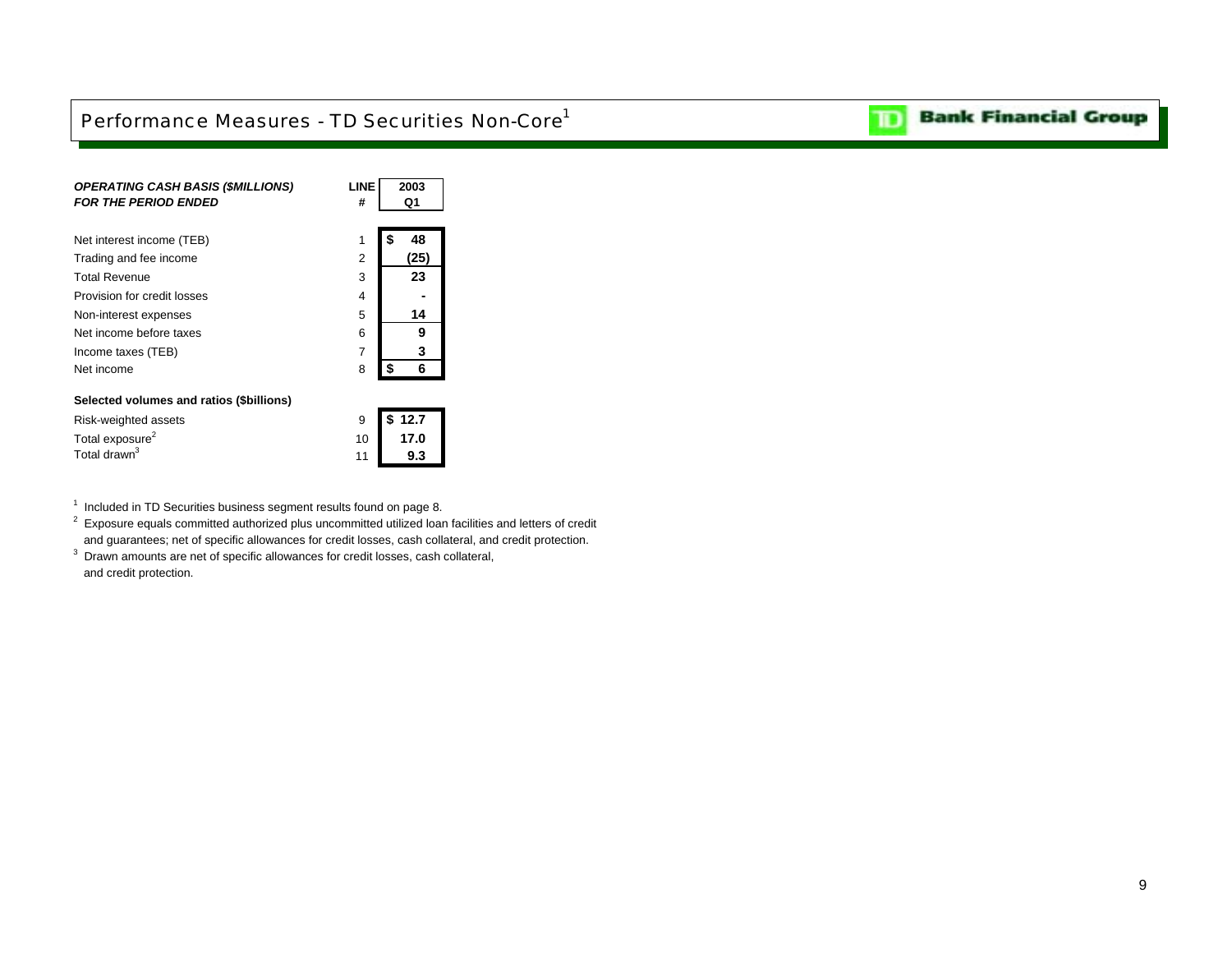### <span id="page-11-0"></span>Balance Sheet

# **Bank Financial Group**

| (\$MILLIONS)                                                         | LINE           |                |            |                           | 2001       |      |                |               |                | 2002             |     |            |      |         |    | 2003       | Q1 % change    |
|----------------------------------------------------------------------|----------------|----------------|------------|---------------------------|------------|------|----------------|---------------|----------------|------------------|-----|------------|------|---------|----|------------|----------------|
| AS AT                                                                | #              |                | Q1         |                           | Q2         |      | Q3             | Q4            | Q1             | Q2               |     | Q3         |      | Q4      |    | Q1         | vs Q1 02       |
|                                                                      |                |                |            |                           |            |      |                |               |                |                  |     |            |      |         |    |            |                |
| Cash resources                                                       | 1              | \$             | 7,364      | \$                        | 4,313 \$   |      | 5,692 \$       | 5,945         | \$<br>6,388 \$ | 6,999 \$         |     | 7,861 \$   |      | 6,538   | \$ | 9,017      | 41 %           |
| Securities purchased under resale agreements                         | $\overline{2}$ |                | 22,771     |                           | 23,337     |      | 24,560         | 20,205        | 34,694         | 32,332           |     | 28,072     |      | 13,060  |    | 26,447     | (24)           |
| <b>Investment securities</b>                                         |                |                |            |                           |            |      |                |               |                |                  |     |            |      |         |    |            |                |
| Issued or guaranteed by Canada or provinces                          | 3              |                | 12,470     |                           | 13,804     |      | 13,933         | 14,386        | 12,446         | 13,372           |     | 14,797     |      | 12,986  |    | 13,504     | 9              |
| Issued by US federal government                                      | 4              |                | 2,373      |                           | 2,231      |      | 2,404          | 2,598         | 3,285          | 2,008            |     | 2,620      |      | 2,853   |    | 2,672      | (19)           |
| Other securities                                                     | 5              |                | 13,731     |                           | 13,026     |      | 13,775         | 14,026        | 14,332         | 13,858           |     | 14,275     |      | 12,963  |    | 13,389     | (7)            |
| Total                                                                | 6              |                | 28,574     |                           | 29,061     |      | 30,112         | 31,010        | 30,063         | 29,238           |     | 31,692     |      | 28,802  |    | 29,565     | (2)            |
| <b>Trading securities</b>                                            | $\overline{7}$ |                | 67,636     |                           | 74,503     |      | 75,681         | 66,184        | 72,298         | 70,550           |     | 66,994     |      | 53,395  |    | 64,840     | (10)           |
| Total                                                                | 8              |                | 96,210     |                           | 103,564    |      | 105,793        | 97,194        | 102,361        | 99,788           |     | 98,686     |      | 82,197  |    | 94,405     | (8)            |
| Loans and customers' liability under acceptances                     |                |                |            |                           |            |      |                |               |                |                  |     |            |      |         |    |            |                |
| Residential mortgages                                                | 9              |                | 45,692     |                           | 46,583     |      | 49,087         | 50,807        | 52,356         | 51,404           |     | 53,235     |      | 52,784  |    | 52,806     | $\overline{1}$ |
| Personal                                                             | 10             |                | 32,182     |                           | 30,995     |      | 31,672         | 31,126        | 33,579         | 35,642           |     | 35,389     |      | 36,332  |    | 37,937     | 13             |
| Business and government                                              | 11             |                | 50,968     |                           | 50,073     |      | 47,838         | 46,862        | 45,997         | 43,812           |     | 44,025     |      | 41,230  |    | 38,753     | (16)           |
| Total                                                                | 12             |                | 128,842    |                           | 127,651    |      | 128,597        | 128,795       | 131,932        | 130,858          |     | 132,649    |      | 130,346 |    | 129,496    | (2)            |
| Other assets                                                         |                |                |            |                           |            |      |                |               |                |                  |     |            |      |         |    |            |                |
| Intangible assets                                                    | 13             |                | 5,318      |                           | 4,986      |      | 4,674          | 4,381         | 4,107          | 3,870            |     | 3,608      |      | 3,383   |    | 3,171      | (23)           |
| Goodwill                                                             | 14             |                | 2,305      |                           | 2,350      |      | 2,308          | 2,298         | 2,676          | 2,990            |     | 3,065      |      | 3,134   |    | 3,102      | 16             |
| Other                                                                | 15             |                | 21,243     |                           | 21,801     |      | 24,213         | 29,020        | 28,270         | 23,880           |     | 35,628     |      | 39,382  |    | 45,800     | 62             |
| Total                                                                | 16             |                | 28,866     |                           | 29,137     |      | 31,195         | 35,699        | 35,053         | 30,740           |     | 42,301     |      | 45,899  |    | 52,073     | 49             |
|                                                                      | 17             | \$             | 284,053    |                           | 288,002    | \$   |                | 287,838       | \$<br>310,428  | 300,717          |     | 309,569    | \$   | 278,040 |    | \$311,438  | $-$ %          |
| <b>Total assets</b>                                                  |                |                |            | $\boldsymbol{\mathsf{S}}$ |            |      | 295,837        | \$            |                | \$               | \$  |            |      |         |    |            |                |
| Deposits                                                             |                |                |            |                           |            |      |                |               |                |                  |     |            |      |         |    |            |                |
| Personal non-term                                                    | 18             | \$             | 40,848     | \$                        | 43,947     | - \$ | 43,315         | \$<br>46,468  | \$<br>49,701   | \$<br>51,018     | -\$ | 51,059     | \$   | 50,775  | \$ | 51,294     | 3%             |
| Personal term                                                        | 19             |                | 53,540     |                           | 53,391     |      | 52,008         | 49,514        | 48,643         | 48,231           |     | 49,102     |      | 50,167  |    | 51,088     | 5              |
| Banks and deposit taking institutions                                | 20             |                | 26,217     |                           | 28,102     |      | 26,280         | 23,173        | 27,224         | 23,981           |     | 23,796     |      | 16,800  |    | 25,855     | (5)            |
| Business and government                                              | 21             |                | 74,034     |                           | 72,986     |      | 75,764         | 74,759        | 80,670         | 79,846           |     | 82,988     |      | 71,448  |    | 78,001     | (3)            |
| Total                                                                | 22             |                | 194,639    |                           | 198,426    |      | 197,367        | 193,914       | 206,238        | 203,076          |     | 206,945    |      | 189,190 |    | 206,238    | $\sim$         |
| Acceptances                                                          | 23             |                | 9,421      |                           | 8,913      |      | 8,423          | 9,122         | 8,218          | 8,236            |     | 8,006      |      | 7,719   |    | 7,048      | (14)           |
| Obligations related to securities sold short                         | 24             |                | 20,884     |                           | 25,407     |      | 26,996         | 21,436        | 25,594         | 24,019           |     | 23,470     |      | 17,058  |    | 20,263     | (21)           |
| Obligations related to securities sold under repurchase agreements   | 25             |                | 17,502     |                           | 12,669     |      | 18,115         | 14,637        | 24,427         | 21,699           |     | 19,328     |      | 8,655   |    | 14,463     | (41)           |
| <b>Other liabilities</b>                                             | 26             |                | 22,584     |                           | 23,303     |      | 24,764         | 29,161        | 26,699         | 24,795           |     | 33,373     |      | 36,784  |    | 44,657     | 67             |
| Subordinated notes and debentures                                    | 27             |                | 4,851      |                           | 4,896      |      | 5,686          | 4,892         | 4,413          | 4,077            |     | 4,080      |      | 4,343   |    | 4,318      | (2)            |
| Non-controlling interest in subsidiaries - TD Waterhouse Group, Inc. | 28             |                | 382        |                           | 379        |      | 361            | 372           |                |                  |     |            |      |         |    |            |                |
| - TD CaTS                                                            | 29             |                | 900        |                           | 900        |      | 900            | 900           | 900            | 900              |     | 900        |      | 900     |    | 900        |                |
| - TD CaTS II                                                         | 30             |                |            |                           |            |      |                |               |                |                  |     |            |      | 350     |    | 350        | $+100$         |
| Shareholders' equity                                                 |                |                |            |                           |            |      |                |               |                |                  |     |            |      |         |    |            |                |
| Preferred shares<br>Common shares                                    | 31             |                | 1,472      |                           | 1,480      |      | 1,479<br>2,257 | 1,492         | 1,492          | 1,487            |     | 1,491      |      | 1,485   |    | 1,477      | (1)            |
| Contributed surplus                                                  | 32<br>33       |                | 2,248      |                           | 2,254      |      |                | 2,259         | 2,663          | 2,727            |     | 2,782      |      | 2,846   |    | 2,917<br>2 | 10<br>$+100$   |
| Retained earnings                                                    | 34             |                | 9,170      |                           | 9,375      |      | 9,489          | 9,653         | 9,784          | 9,701            |     | 9,194      |      | 8,710   |    | 8,805      | (10)           |
| Total                                                                |                |                |            |                           | 13,109     |      | 13,225         |               |                |                  |     |            |      | 13,041  |    | 13,201     |                |
|                                                                      | 35             |                | 12,890     |                           |            |      |                | 13,404        | 13,939         | 13,915           |     | 13,467     |      |         |    |            | (5)            |
| Total liabilities and shareholders' equity                           | 36             | \$             | 284,053    | \$                        | 288,002    | \$   | 295,837        | \$<br>287,838 | \$<br>310,428  | \$<br>300,717 \$ |     | 309,569    | \$   | 278,040 |    | \$311,438  | $-$ %          |
| <b>Assets under administration</b>                                   |                |                |            |                           |            |      |                |               |                |                  |     |            |      |         |    |            |                |
| <b>TD Canada Trust</b>                                               | 37             | $\mathfrak{S}$ | 37,713     | \$                        | 36.454     | \$   | 35,114 \$      | 35,010        | \$<br>31,361   | \$<br>30,504     | \$  | 30,253     | - \$ | 29,951  | \$ | 29,841     | (5)%           |
| TD Wealth Management                                                 | 38             |                | 270,099    |                           | 249,781    |      | 248,903        | 240,113       | 262,239        | 256,543          |     | 236,980    |      | 233,710 |    | 237,081    | (10)           |
| Total                                                                | 39             | \$             | 307,812 \$ |                           | 286,235 \$ |      | 284,017 \$     | 275,123       | \$<br>293,600  | \$<br>287,047 \$ |     | 267,233    | \$   | 263,661 |    | \$266,922  | (9)%           |
| Assets under management                                              |                |                |            |                           |            |      |                |               |                |                  |     |            |      |         |    |            |                |
| TD Wealth Management                                                 | 40             | \$             | 112,896    | \$                        | 115,768    | \$   | 117,366 \$     | 119,467       | \$<br>123,090  | \$<br>123,335    | \$  | 121,833 \$ |      | 111,920 |    | \$112,025  | (9)%           |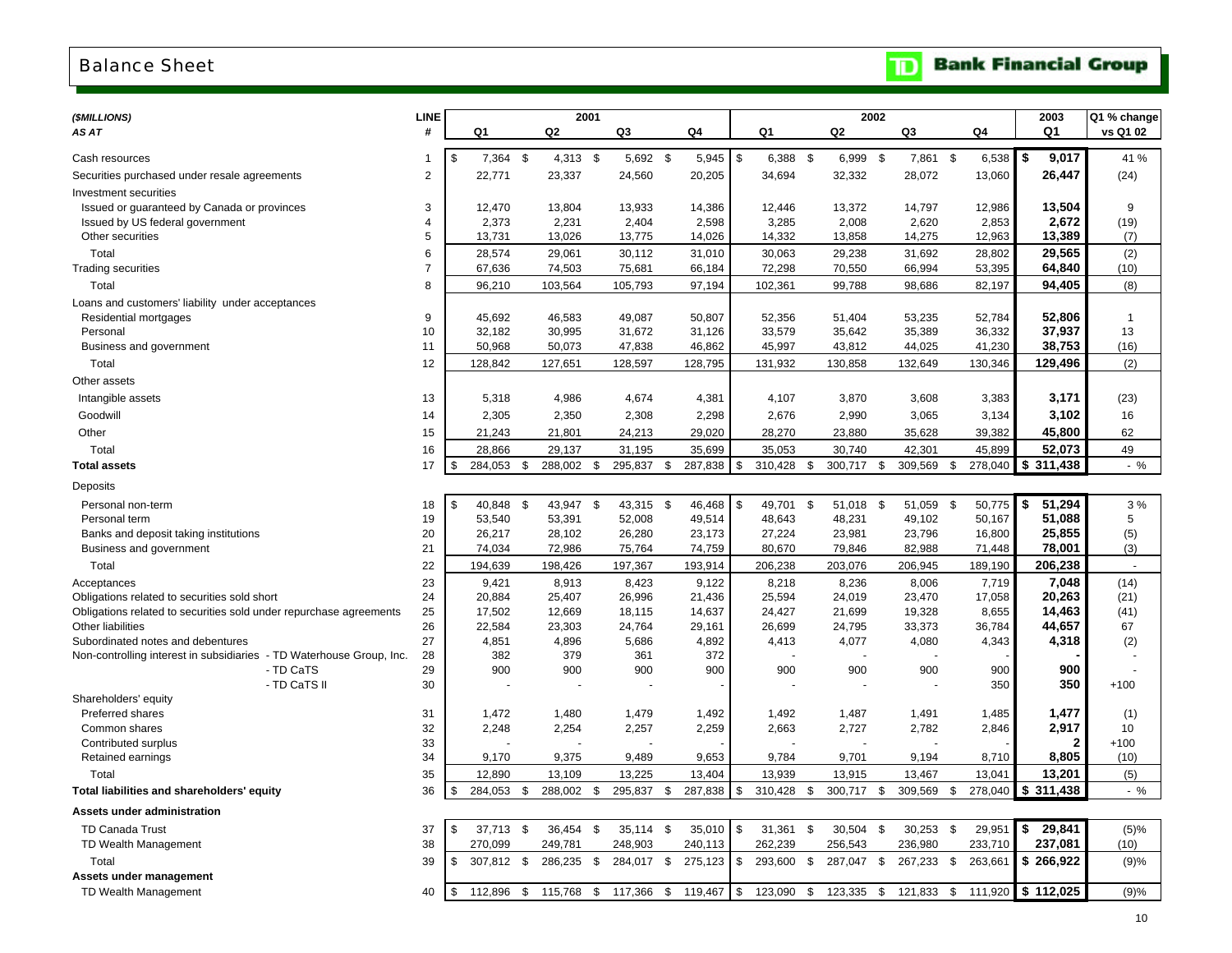<span id="page-12-0"></span>

| (\$MILLIONS)                             | <b>LINE</b><br># | Operating<br><b>Cash Basis</b><br><b>Earnings</b> | Special Items <sup>1</sup> | <b>Cash Basis</b><br><b>Earnings</b> | <b>Taxable</b><br>Equivalent<br><b>Basis</b> | Amortization<br>of Intangibles | <b>GAAP</b><br><b>Earnings</b> |
|------------------------------------------|------------------|---------------------------------------------------|----------------------------|--------------------------------------|----------------------------------------------|--------------------------------|--------------------------------|
| Net interest income                      |                  | 1,444<br>\$                                       | \$                         | \$<br>1,444                          | $(54)$ \$<br>$\sqrt{3}$                      |                                | \$<br>1,390                    |
| Provision for credit losses              | $\overline{2}$   | 112                                               |                            | 112                                  |                                              |                                | 112                            |
| Other income                             | 3                | 1,169                                             |                            | 1,169                                |                                              |                                | 1,169                          |
| Net interest and other income            | 4                | 2,501                                             |                            | 2,501                                | (54)                                         |                                | 2,447                          |
| Non-interest expenses                    | 5                | 1,745                                             |                            | 1,745                                | ٠                                            | 212                            | 1,957                          |
| Income before provision for income taxes | 6                | 756                                               |                            | 756                                  | (54)                                         | (212)                          | 490                            |
| Provision for (benefit of) income taxes  | $\overline{7}$   | 253                                               |                            | 253                                  | (54)                                         | (79)                           | 120                            |
| Income before non-controlling interest   | 8                | 503                                               |                            | 503                                  | ä,                                           | (133)                          | 370                            |
| Non-controlling interest                 | 9                | 23                                                |                            | 23                                   |                                              |                                | 23                             |
| Net income                               | 10               | 480                                               |                            | 480                                  | $\sim$                                       | (133)                          | 347                            |
| Preferred dividends                      | 11               | 23                                                |                            | 23                                   |                                              |                                | 23                             |
| Net income applicable to common shares   | 12               | 457                                               |                            | 457                                  | $\overline{a}$                               | (133)                          | 324                            |
| Diluted earnings per share               | 13               | 0.70<br>-S                                        | -\$<br>$\blacksquare$      | 0.70<br>\$                           | <b>S</b>                                     | $(0.20)$ \$<br>S               | 0.50                           |

**Adjustments to determine GAAP earnings Q1, 2003**

 $<sup>1</sup>$  There were no special items in Q1, 2003.</sup>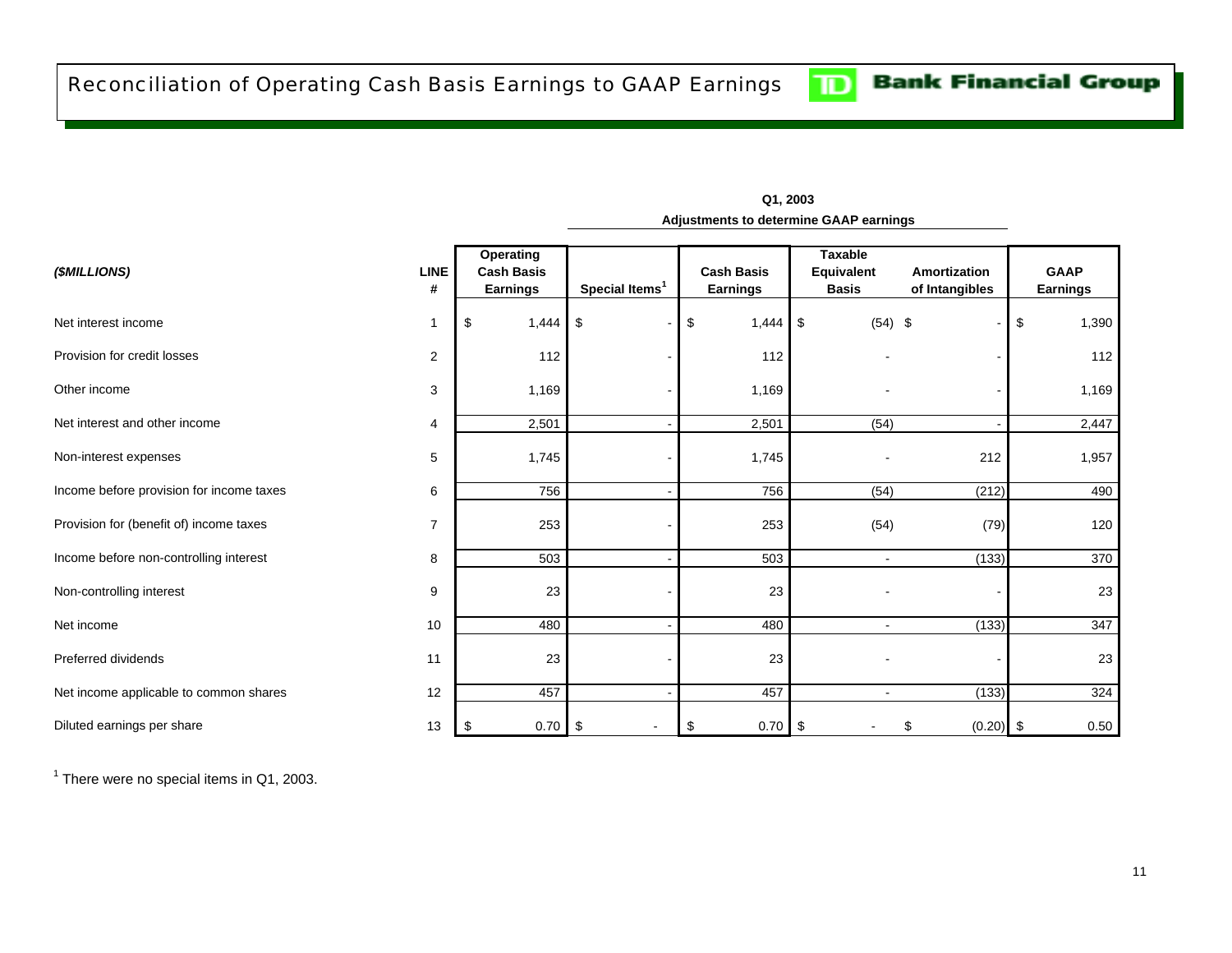#### <span id="page-13-0"></span>Net Interest Income and Margin

|  | <b>Bank Financial Group</b> |  |
|--|-----------------------------|--|
|--|-----------------------------|--|

| (\$MILLIONS)                                                                         | <b>LINE</b>    |                  |                | 2001 |         |               |      |         |                | 2002 |         |     |         |    | 2003           | Q1 % change    |             | <b>Full Year</b> |            |
|--------------------------------------------------------------------------------------|----------------|------------------|----------------|------|---------|---------------|------|---------|----------------|------|---------|-----|---------|----|----------------|----------------|-------------|------------------|------------|
| FOR THE PERIOD ENDED                                                                 | #              | Q1               | Q <sub>2</sub> |      | Q3      | Q4            |      | Q1      | Q <sub>2</sub> |      | Q3      |     | Q4      |    | Q <sub>1</sub> | vs Q1 02       | 2001        |                  | 2002       |
| Interest income                                                                      |                |                  |                |      |         |               |      |         |                |      |         |     |         |    |                |                |             |                  |            |
| Loans                                                                                | -1             | l \$<br>2,770    | 2,537<br>\$    | \$   | 2,481   | \$<br>2,366   | - 35 | 2,141   | \$<br>1,651    | \$   | 2,006   | \$  | 1,998   | 5  | 1,934          | $(10)\%$       | \$10,154    | \$               | 7,796      |
| Securities                                                                           | $\overline{2}$ | 936              | 932            |      | 956     | 1,102         |      | 841     | 1,064          |      | 892     |     | 881     |    | 849            | $\overline{1}$ | 3,926       |                  | 3,678      |
| Deposits with banks                                                                  | 3              | 108              | 60             |      | 69      | 154           |      | 56      | 64             |      | 82      |     | 75      |    | 78             | 39             | 391         |                  | 277        |
| Total interest income                                                                | $\overline{4}$ | 3,814            | 3,529          |      | 3,506   | 3,622         |      | 3,038   | 2,779          |      | 2,980   |     | 2,954   |    | 2,861          | (6)            | 14,471      |                  | 11,751     |
| Interest expense<br>Deposits                                                         | 5              | 2,450            | 2,094          |      | 1,918   | 1,822         |      | 1,322   | 1,126          |      | 1,222   |     | 1,216   |    | 1,157          | (12)           | 8,284       |                  | 4,886      |
| Subordinated notes and debentures                                                    | 6              | 80               | 73             |      | 73      | 71            |      | 53      | 44             |      | 54      |     | 63      |    | 63             | 19             | 297         |                  | 214        |
| Other                                                                                | $\overline{7}$ | 278              | 337            |      | 417     | 467           |      | 463     | 301            |      | 300     |     | 287     |    | 251            | (46)           | 1,499       |                  | 1,351      |
| Total interest expense                                                               | 8              | 2,808            | 2,504          |      | 2,408   | 2,360         |      | 1,838   | 1,471          |      | 1,576   |     | 1,566   |    | 1,471          | (20)           | 10,080      |                  | 6,451      |
| Net interest income                                                                  | 9              | 1,006            | 1,025          |      | 1,098   | 1,262         |      | 1,200   | 1,308          |      | 1,404   |     | 1,388   |    | 1,390          | 16             | 4,391       |                  | 5,300      |
| TEB                                                                                  | 10             | 54               | 63             |      | 49      | 79            |      | 61      | 60             |      | 48      |     | 53      |    | 54             | (11)           | 245         |                  | 222        |
| Net interest income (TEB)                                                            | 11             | 1,060<br>\$      | 1,088<br>-\$   | \$   | 1,147   | \$<br>1,341   |      | 1,261   | \$<br>1,368    | \$   | 1,452   | \$  | 1,441   | \$ | 1,444          | 15 %           | 4,636<br>\$ | \$.              | 5,522      |
| Average total assets                                                                 | 12             | 290,432<br>\$    | 293,667<br>\$  | \$   | 300,278 | \$<br>305,682 | \$   | 311,808 | \$<br>308,597  | \$   | 308,954 | \$  | 314,552 |    | \$312,281      | $-$ %          | \$297,546   |                  | \$ 310,997 |
| Average earning assets                                                               | 13             | 247,243<br>\$    | 251,543<br>\$  | \$   | 258,943 | \$<br>256,013 | \$   | 265,075 | \$<br>268,514  | \$   | 265,790 | \$. | 259,983 |    | \$257,447      | (3)%           | \$253,451   |                  | \$ 264,810 |
| Net interest margin (TEB) as a % of average earning assets                           | 14             | 1.70%            | 1.77%          |      | 1.76%   | 2.08%         |      | 1.89%   | 2.09%          |      | 2.17%   |     | 2.20%   |    | 2.23 %         | .34 pts        | 1.83%       |                  | 2.09%      |
| Impact on NII from impaired loans<br>Reduction/(increase) in NII from impaired loans |                |                  |                |      |         |               |      |         |                |      |         |     |         |    |                |                |             |                  |            |
| Gross                                                                                | 15             | $\sqrt{3}$<br>23 | 30<br>\$       | \$   | 39      | \$<br>35      | \$   | 23      | \$<br>32       | \$   | 28      | \$  | 32      | \$ | 33             | 43 %           | 127<br>- \$ | \$               | 115        |
| Recoveries                                                                           | 16             | (4)              | (12)           |      | (4)     | (5)           |      | (4)     | (5)            |      | (6)     |     | (5)     |    | (3)            | (25)           | (25)        |                  | (20)       |
| Net reduction/(increase)                                                             | 17             | $\sqrt{3}$<br>19 | \$<br>18       | \$   | 35      | \$<br>30      | \$   | 19      | \$<br>27       | \$   | 22      | \$  | 27      | S  | 30             | 58 %           | 102<br>ŗ.   | \$               | 95         |
| Effective tax rate (TEB) - Operating cash basis $1, 2$                               | 18             | 35.0%            | 28.8%          |      | 29.2%   | 23.3%         |      | 29.7%   | 28.9%          |      | 39.5%   |     | 73.3%   |    | 33.5%          | 3.8 pts        | 29.5%       |                  | 18.2%      |

<sup>1</sup> Operating cash basis results exclude special items and non-cash charges related to goodwill and identified intangible amortization from business combinations. Special items are restructuring costs in Q1/01 (\$32 million Q3/01 (\$34 million after-tax), and Q4/01 (\$76 million after-tax), tax expense of \$50 million in Q1/01 and \$25 million in Q3/01 arising from income tax rate changes, real estate gain in Q2/01 (\$163 million after-tax), incre general allowance in Q2/01 (\$96 million after-tax), and gain on sale of mutual fund record keeping business in Q1/02 (\$14 million after-tax) and custody business in Q3/02 (\$18 million after-tax).

<sup>2</sup> Comparative figures related to the financial statement presentation of distributions by TD CaTS and TD MIC have been reclassified in order to present distributions on a gross basis and the related tax benefit in the Ba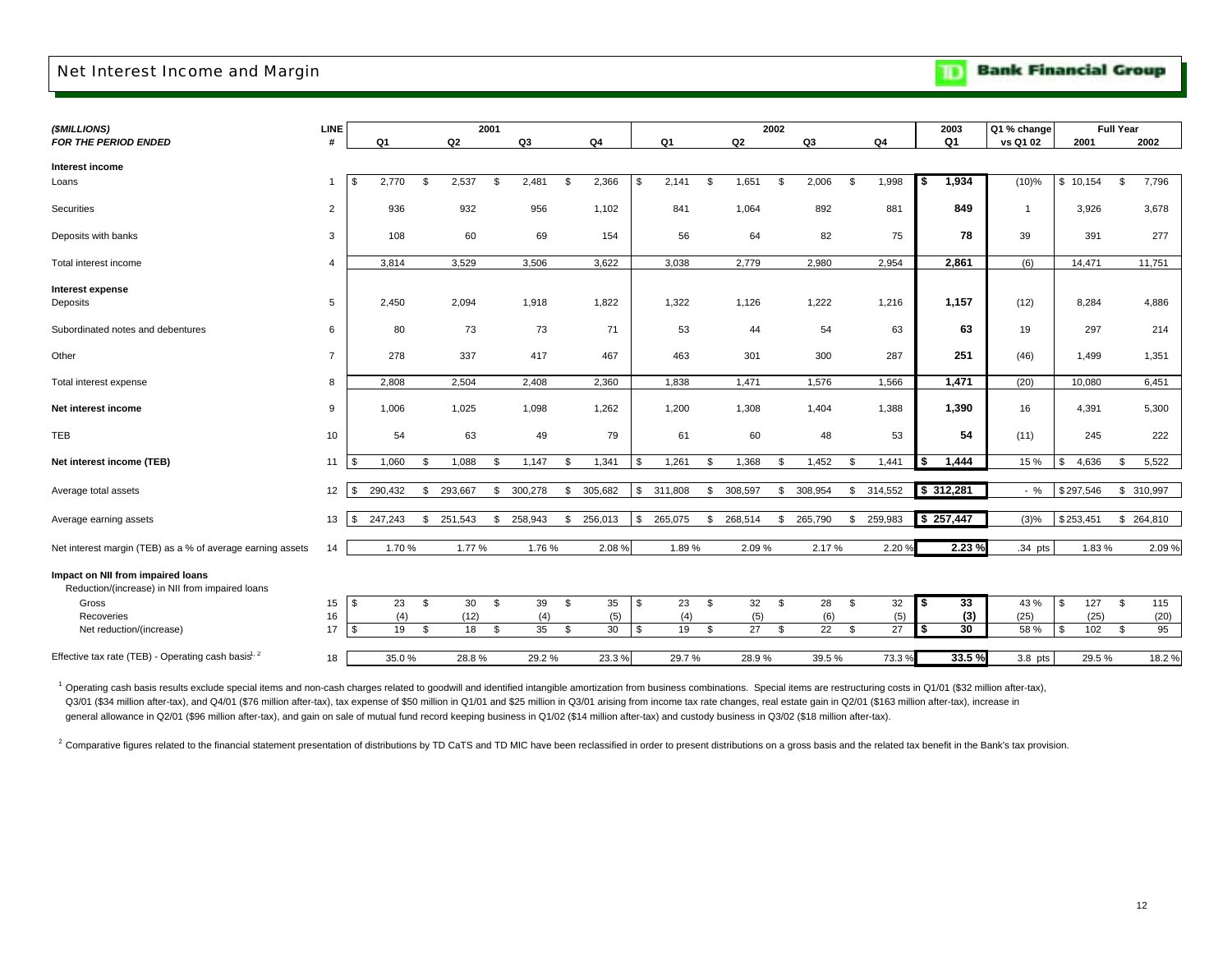### <span id="page-14-0"></span>Other Income and Trading Related Income (TEB)

| (\$MILLIONS)                                                       | <b>LINE</b>    |    |          |                | 2001       |                         |                |               |                | 2002         |     |                |                | 2003           | Q1 % change    |                         | <b>Full Year</b> |                |
|--------------------------------------------------------------------|----------------|----|----------|----------------|------------|-------------------------|----------------|---------------|----------------|--------------|-----|----------------|----------------|----------------|----------------|-------------------------|------------------|----------------|
| <b>FOR THE PERIOD ENDED</b>                                        | #              | Q1 |          | Q2             |            | Q <sub>3</sub>          | Q <sub>4</sub> |               | Q <sub>1</sub> | Q2           |     | Q <sub>3</sub> | Q <sub>4</sub> | Q <sub>1</sub> | vs Q1 02       |                         | 2001             | 2002           |
| <b>Other Income</b>                                                |                |    |          |                |            |                         |                |               |                |              |     |                |                |                |                |                         |                  |                |
| TD Waterhouse fees and commissions                                 | 1              | \$ | 315      | \$             | 260        | \$<br>220               | \$<br>207      | \$            | 245            | \$<br>240    | \$  | 228            | \$<br>209      | \$<br>232      | (5)%           |                         | $$1,002$ \$      | 922            |
| Full service brokerage and other securities services               | $\overline{2}$ |    | 183      |                | 165        | 205                     | 148            |               | 193            | 161          |     | 163            | 124            | 143            | (26)           |                         | 701              | 641            |
| Mutual fund management                                             | 3              |    | 122      |                | 124        | 128                     | 128            |               | 131            | 133          |     | 131            | 127            | 128            | (2)            |                         | 502              | 522            |
| Credit fees                                                        | 4              |    | 131      |                | 124        | 83                      | 87             |               | 121            | 116          |     | 100            | 78             | 118            | (2)            |                         | 425              | 415            |
| Net investment securities gains/(losses)                           | 5              |    | 40       |                | 13         | 26                      | 137            |               | 60             | (12)         |     | (8)            | (14)           | 5              | (92)           |                         | 216              | 26             |
| Trading income                                                     | 6              |    | 449      |                | 375        | 373                     | 121            |               | 432            | 106          |     | (73)           | 64             | 83             | (81)           |                         | 1,318            | 529            |
| Service charges                                                    | 7              |    | 127      |                | 136        | 150                     | 148            |               | 145            | 143          |     | 151            | 157            | 155            | $\overline{7}$ |                         | 561              | 596            |
| Loan securitizations                                               | 8              |    | 69       |                | 70         | 65                      | 68             |               | 56             | 46           |     | 63             | 53             | 45             | (20)           |                         | 272              | 218            |
| Card services                                                      | 9              |    | 64       |                | 59         | 66                      | 60             |               | 62             | 57           |     | 64             | 66             | 66             | 6              |                         | 249              | 249            |
| Insurance                                                          | 10             |    | 71       |                | 86         | 89                      | 80             |               | 84             | 96           |     | 95             | 100            | 92             | 10             |                         | 326              | 375            |
| <b>Trust fees</b>                                                  | 11             |    | 23       |                | 27         | 21                      | 15             |               | 18             | 22           |     | 18             | 18             | 17             | (6)            |                         | 86               | 76             |
| Gains on sale of investment real estate                            | 12             |    | 150      |                | 200        |                         |                |               |                |              |     |                |                |                |                |                         | 350              | $\blacksquare$ |
| Gain on sale of mutual fund record keeping<br>and custody business | 13             |    |          |                |            |                         |                |               | 18             |              |     | 22             |                |                | (100)          |                         |                  | 40             |
| Foreign exchange - non-trading                                     | 14             |    | 41       |                | 20         | 21                      | 32             |               | 29             | 27           |     | 29             | 25             | 25             | (14)           |                         | 114              | 110            |
| Other services                                                     | 15             |    | 81       |                | 100        | 87                      | 57             |               | 54             | 54           |     | 55             | 47             | 60             | 11             |                         | 325              | 210            |
| Total other income - page 4 (line 18)                              | 16             | \$ | 1,866 \$ |                | $1,759$ \$ | 1,534 \$ 1,288 \$ 1,648 |                |               |                | $$1,189$ \$  |     | 1,038 \$ 1,054 |                | \$1,169        | (29)%          | \$                      | 6,447            | \$<br>4,929    |
| Trading related income (TEB) <sup>1</sup>                          |                |    |          |                |            |                         |                |               |                |              |     |                |                |                |                |                         |                  |                |
| Interest rate and credit portfolios                                | 17             | \$ | 182      | $\mathfrak{L}$ | 171        | \$<br>286               | \$<br>141      | $\mathbf{\$}$ | 383            | \$<br>177    | -\$ | 60             | \$<br>126      | \$<br>178      | (54)%          | $\sqrt[6]{\frac{1}{2}}$ | 780              | \$<br>746      |
| Foreign exchange portfolios                                        | 18             |    | 57       |                | 64         | 61                      | 65             |               | 60             | 50           |     | 61             | 46             | 65             | 8              |                         | 247              | 217            |
| Equity and other portfolios                                        | 19             |    | 135      |                | 127        | 85                      | 163            |               | 58             | 77           |     | 97             | 158            | 131            | $+100$         |                         | 510              | 390            |
| Total trading related income                                       | 20             | \$ | 374      | \$             | 362 \$     | 432 \$                  | 369            | \$            | 501            | \$<br>304 \$ |     | 218 \$         | 330            | \$<br>374      | (25)%          | \$                      | 1,537            | \$<br>1,353    |

<sup>1</sup> Includes trading-related income reported in net interest on page 12, line 11 and in other income (line 6 above). Trading-related income (TEB) includes TEB adjustments in respect of certain transactions which are not included in total bank TEB revenues but are included in the TD Securities segment revenues.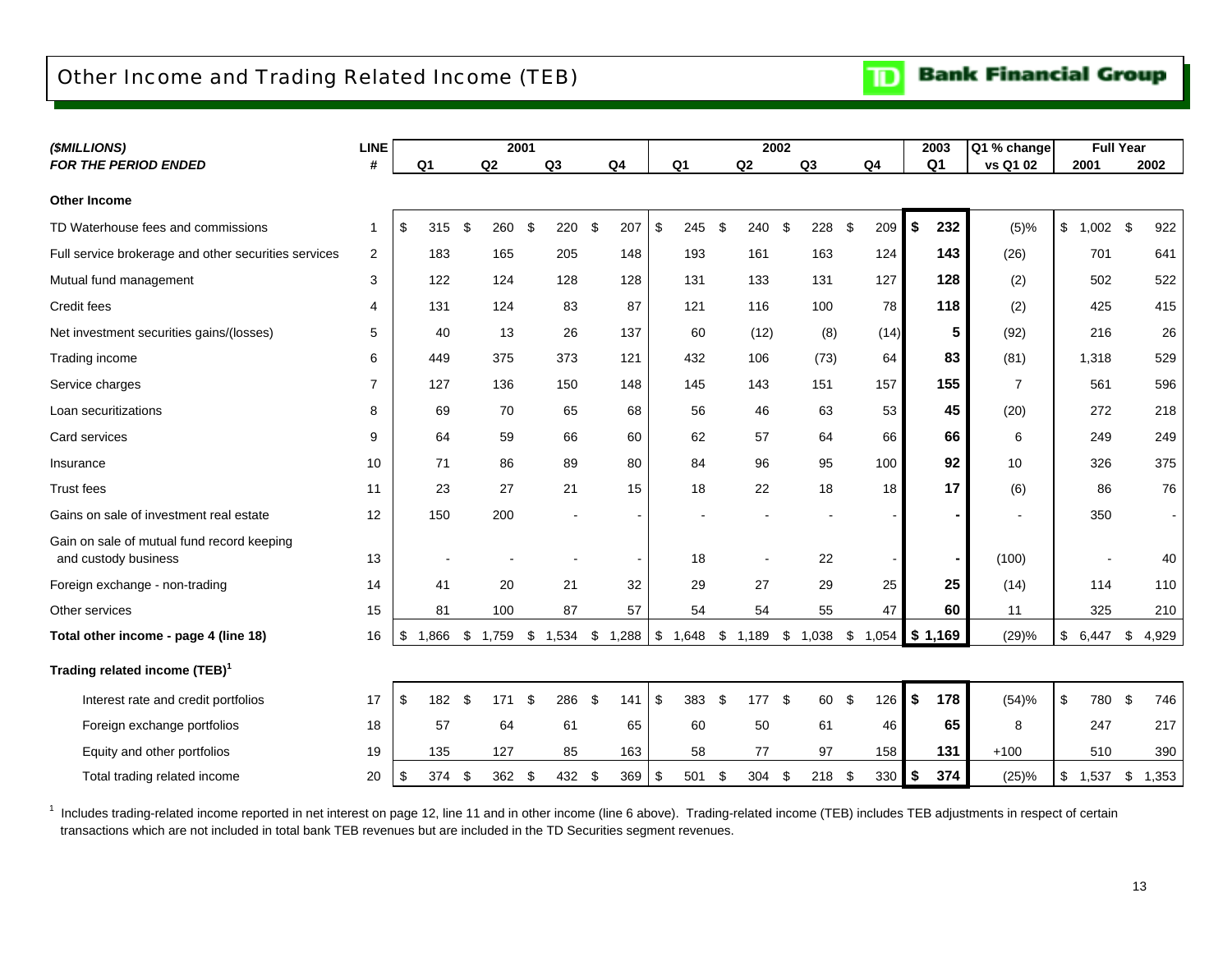# <span id="page-15-0"></span>Non-Interest Expenses

| (\$MILLIONS)                                                | <b>LINE</b>    |                |       |                          | 2001 |       |    |                |                                                                |      |                          | 2002 |                          |             | 2003           | Q1 % change              |                  | <b>Full Year</b> |
|-------------------------------------------------------------|----------------|----------------|-------|--------------------------|------|-------|----|----------------|----------------------------------------------------------------|------|--------------------------|------|--------------------------|-------------|----------------|--------------------------|------------------|------------------|
| FOR THE PERIOD ENDED                                        | #              | Q <sub>1</sub> |       | Q2                       |      | Q3    | Q4 |                | Q <sub>1</sub>                                                 |      | Q2                       |      | Q <sub>3</sub>           | Q4          | Q <sub>1</sub> | vs Q1 02                 | 2001             | 2002             |
| <b>Salaries and staff benefits</b>                          |                |                |       |                          |      |       |    |                |                                                                |      |                          |      |                          |             |                |                          |                  |                  |
| <b>Salaries</b>                                             | $\mathbf 1$    | \$             | 555   | \$<br>533                | \$   | 573   | \$ | 564            | \$<br>556                                                      | - \$ | 552                      | \$   | 584                      | - \$<br>581 | 595<br>\$      | 7%                       | \$2,225          | \$<br>2,273      |
| Incentive compensation                                      | $\overline{2}$ |                | 323   | 299                      |      | 278   |    | 250            | 363                                                            |      | 232                      |      | 173                      | 107         | 251            | (31)                     | 1,150            | 875              |
| Pension and other staff benefits                            | 3              |                | 86    | 83                       |      | 91    |    | 73             | 95                                                             |      | 98                       |      | 111                      | 114         | 119            | 25                       | 333              | 418              |
| Total                                                       | $\overline{4}$ |                | 964   | 915                      |      | 942   |    | 887            | 1,014                                                          |      | 882                      |      | 868                      | 802         | 965            | (5)                      | 3,708            | 3,566            |
| Occupancy                                                   |                |                |       |                          |      |       |    |                |                                                                |      |                          |      |                          |             |                |                          |                  |                  |
| Rent                                                        | 5              |                | 76    | 83                       |      | 83    |    | 81             | 81                                                             |      | 84                       |      | 84                       | 81          | 87             | 7                        | 323              | 330              |
| Depreciation                                                | 6              |                | 30    | 47                       |      | 33    |    | 39             | 34                                                             |      | 36                       |      | 37                       | 41          | 35             | 3                        | 149              | 148              |
| Other                                                       | $\overline{7}$ |                | 33    | 37                       |      | 27    |    | 23             | 31                                                             |      | 31                       |      | 33                       | 32          | 30             | (3)                      | 120              | 127              |
| Total                                                       | 8              |                | 139   | 167                      |      | 143   |    | 143            | 146                                                            |      | 151                      |      | 154                      | 154         | 152            | $\overline{4}$           | 592              | 605              |
| Equipment                                                   |                |                |       |                          |      |       |    |                |                                                                |      |                          |      |                          |             |                |                          |                  |                  |
| Rent                                                        | 9              |                | 31    | 36                       |      | 45    |    | 47             | 41                                                             |      | 39                       |      | 47                       | 43          | 46             | 12                       | 159              | 170              |
| Depreciation                                                | 10             |                | 40    | 42                       |      | 46    |    | 41             | 37                                                             |      | 40                       |      | 44                       | 43          | 39             | 5                        | 169              | 164              |
| Other                                                       | 11             |                | 75    | 86                       |      | 82    |    | 85             | 83                                                             |      | 78                       |      | 81                       | 85          | 82             | (1)                      | 328              | 327              |
| Total                                                       | 12             |                | 146   | 164                      |      | 173   |    | 173            | 161                                                            |      | 157                      |      | 172                      | 171         | 167            | $\overline{4}$           | 656              | 661              |
| General                                                     |                |                |       |                          |      |       |    |                |                                                                |      |                          |      |                          |             |                |                          |                  |                  |
| Marketing and business development                          | 13             |                | 104   | 106                      |      | 100   |    | 100            | 88                                                             |      | 114                      |      | 97                       | 89          | 97             | 10                       | 410              | 388              |
| Brokerage related fees                                      | 14             |                | 63    | 58                       |      | 54    |    | 54             | 61                                                             |      | 56                       |      | 57                       | 50          | 58             | (5)                      | 229              | 224              |
| Professional and advisory services                          | 15             |                | 72    | 82                       |      | 63    |    | 105            | 90                                                             |      | 87                       |      | 84                       | 105         | 75             | (17)                     | 322              | 366              |
| Communications                                              | 16             |                | 52    | 50                       |      | 53    |    | 50             | 52                                                             |      | 58                       |      | 59                       | 56          | 54             | $\overline{4}$           | 205              | 225              |
| Capital and business taxes                                  | 17             |                | 22    | 28                       |      | 29    |    | 27             | 24                                                             |      | 22                       |      | 32                       | 29          | 29             | 21                       | 106              | 107              |
| Postage                                                     | 18             |                | 28    | 32                       |      | 25    |    | 30             | 20                                                             |      | 31                       |      | 23                       | 22          | 22             | 10                       | 115              | 96               |
| Travel and relocation                                       | 19             |                | 17    | 16                       |      | 17    |    | 17             | 15                                                             |      | 15                       |      | 18                       | 20          | 14             | (7)                      | 67               | 68               |
| Other excluding non-cash goodwill / intangible amortization | 20             |                | 131   | 108                      |      | 127   |    | 149            | 120                                                            |      | 114                      |      | 77                       | 137         | 112            | (7)                      | 515              | 448              |
| Total                                                       | 21             |                | 489   | 480                      |      | 468   |    | 532            | 470                                                            |      | 497                      |      | 447                      | 508         | 461            | (2)                      | 1,969            | 1,922            |
| <b>Expenses before restructuring costs</b>                  | 22             |                | 1,738 | 1,726                    |      | 1,726 |    | 1,735          | 1,791                                                          |      | 1,687                    |      | 1,641                    | 1,635       | 1,745          | (3)                      | 6,925            | 6,754            |
| Restructuring costs                                         | 23             |                | 55    | $\overline{\phantom{a}}$ |      | 54    |    | 130            | $\overline{\phantom{a}}$                                       |      | $\overline{\phantom{a}}$ |      | $\overline{\phantom{a}}$ |             |                | $\overline{\phantom{a}}$ | 239              | $\sim$           |
| Total expenses excluding non-cash goodwill /                |                |                |       |                          |      |       |    |                |                                                                |      |                          |      |                          |             |                |                          |                  |                  |
| intangible amortization                                     | 24             | $\sqrt{3}$     | 1,793 |                          |      |       |    |                | \$ 1,726 \$ 1,780 \$ 1,865 \$ 1,791 \$ 1,687 \$ 1,641 \$ 1,635 |      |                          |      |                          |             | \$1,745        | (3)%                     | \$7,164          | 6,754<br>- \$    |
| <b>Memo Items</b>                                           |                |                |       |                          |      |       |    |                |                                                                |      |                          |      |                          |             |                |                          |                  |                  |
| Non-cash goodwill / intangible amortization                 | 25             | \$             | 401   | \$<br>383                | \$   | 362   | \$ | 344            | \$<br>274                                                      | \$   | 257                      | \$   | 241                      | \$<br>226   | \$<br>212      | (23)%                    | \$<br>$1,490$ \$ | 998              |
| Less tax effect - at normal rates                           | 26             |                | 152   | 138                      |      | 130   |    | 123            | 110                                                            |      | 97                       |      | 92                       | 86          | 79             | (28)                     | 543              | 385              |
| - resulting from tax rate changes                           | 27             |                | 199   | 12                       |      | 106   |    | $\overline{1}$ |                                                                |      |                          |      | (5)                      | (16)        |                |                          | 318              | (21)             |
| Non-cash goodwill / intangible amortization, net of tax     | 28             | \$             | 50    | \$<br>233                | \$   | 126   | \$ | 220            | $\sqrt{3}$<br>164                                              | \$   | 160                      | \$   | 154 \$                   | 156         | \$<br>133      | (19)%                    | \$<br>629        | \$<br>634        |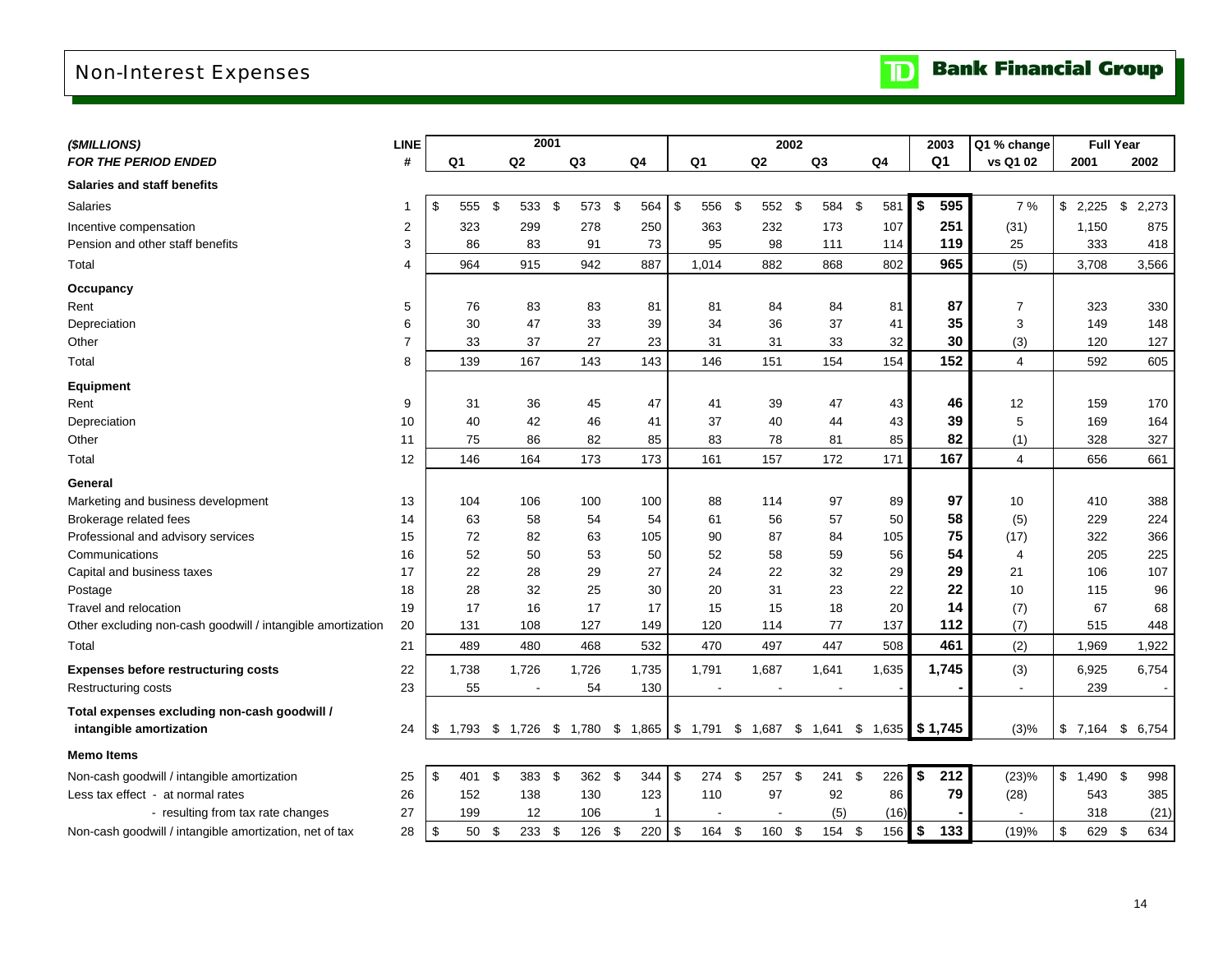<span id="page-16-0"></span>

| (\$MILLIONS)                                     | <b>LINE</b>    |                    |      | 2001         |     |                          |     |                |                            |                | 2002           |      |                           |            |                | 2003           | Q1 % change              |
|--------------------------------------------------|----------------|--------------------|------|--------------|-----|--------------------------|-----|----------------|----------------------------|----------------|----------------|------|---------------------------|------------|----------------|----------------|--------------------------|
| AS AT                                            | #              | Q1                 |      | Q2           |     | Q3                       |     | Q <sub>4</sub> |                            | Q <sub>1</sub> | Q <sub>2</sub> |      | Q3                        |            | Q <sub>4</sub> | Q <sub>1</sub> | vs Q1 02                 |
|                                                  |                |                    |      |              |     |                          |     |                |                            |                |                |      |                           |            |                |                |                          |
| Equity securities - surplus (deficit) over book  |                |                    |      |              |     |                          |     |                |                            |                |                |      |                           |            |                |                |                          |
| Debt                                             |                | \$<br>20           | \$   | 30           | \$  | 26                       | \$  | 40             | \$                         | 64             | \$<br>43       | \$   | 47 \$                     |            | 99             | \$<br>(6)      | $+(100)%$                |
| Common & equivalents                             | 2              | 677                |      | 604          |     | 573                      |     | 329            |                            | 362            | 418            |      | 194                       |            | 124            | 136            | (62)                     |
| Preferred shares                                 | 3              | 13                 |      | 20           |     | 4                        |     | -1             |                            | 11             | (6)            |      | (8)                       |            | 5              | 28             | $+100$                   |
| Total                                            | 4              | \$<br>710          | \$   | 654          | \$  | 603                      | -\$ | 370            | \$                         | 437            | \$<br>455      | - \$ | $233$ \$                  |            | 228            | \$<br>158      | (64)%                    |
| Identifiable intangible assets                   |                |                    |      |              |     |                          |     |                |                            |                |                |      |                           |            |                |                |                          |
| At beginning of period                           | 5              | \$<br>5,673        | \$   | 5,318        | \$  | 4,986                    | \$  | 4,674          | \$                         | 4,381          | \$<br>4,107    | \$   | 3,870                     | \$         | 3,608          | \$<br>3,383    | (23)%                    |
| Arising during the period                        | 6              |                    |      |              |     |                          |     |                |                            |                | 20             |      | (21)                      |            |                |                | $\overline{\phantom{a}}$ |
| Amortized in the period                          | $\overline{7}$ | (355)              |      | (332)        |     | (312)                    |     | (293)          |                            | (274)          | (257)          |      | (241)                     |            | (226)          | (212)          | (23)                     |
| <b>Total</b>                                     | 8              | \$<br>5,318        | - \$ | 4,986        | \$  | 4,674                    | -\$ | 4,381          | \$                         | 4,107          | \$<br>3,870    | \$   | 3,608                     | \$         | 3,383          | \$3,171        | (23)%                    |
| Future tax liability on intangible assets        |                |                    |      |              |     |                          |     |                |                            |                |                |      |                           |            |                |                |                          |
| At beginning of period                           | 9              | \$<br>$(2,338)$ \$ |      | $(1,990)$ \$ |     | $(1,841)$ \$             |     | (1,607)        | \$                         | $(1,486)$ \$   |                |      | $(1,376)$ \$ $(1,279)$ \$ |            | (1, 192)       | \$(1,122)      | (24)%                    |
| Arising during the period - changes in tax rates | 10             |                    |      |              |     |                          |     |                |                            |                |                |      | (5)                       |            | (16)           |                |                          |
| Recognized in the period                         | 11             | 348                |      | 149          |     | 234                      |     | 121            |                            | 110            | 97             |      | 92                        |            | 86             | 79             | (28)                     |
| <b>Total</b>                                     | 12             | \$<br>$(1,990)$ \$ |      | $(1,841)$ \$ |     | (1,607)                  | \$  | $(1,486)$ \$   |                            | $(1,376)$ \$   | (1,279)        | \$   | $(1, 192)$ \$             |            | (1.122)        | \$(1,043)      | (24)%                    |
|                                                  |                |                    |      |              |     |                          |     |                |                            |                |                |      |                           |            |                |                |                          |
| Net intangibles                                  | 13             | \$<br>3,328        | -\$  | 3,145        | \$  | 3,067                    | \$  | 2,895          | \$                         | 2,731          | \$<br>2,591    | \$   | 2,416                     | $^{\circ}$ | 2,261          | \$2,128        | (22)%                    |
| <b>Goodwill</b>                                  |                |                    |      |              |     |                          |     |                |                            |                |                |      |                           |            |                |                |                          |
| At beginning of period                           | 14             | \$<br>2,162        | \$   | 2,305        | \$  | 2,350                    | \$  | 2,308          | \$                         | 2,298          | \$<br>2,676    | \$   | 2,990                     | \$         | 3,065          | \$3,134        | 36 %                     |
| Arising during the period                        | 15             | 202                |      | 74           |     | 12                       |     |                |                            | 384            | 325            |      | 44                        |            | 97             |                | (100)                    |
| Amortized in the period                          | 16             | (46)               |      | (51)         |     | (50)                     |     | (51)           |                            |                |                |      |                           |            |                |                |                          |
| Foreign exchange and other adjustments           | 17             | (13)               |      | 22           |     | (4)                      |     | 41             |                            | (6)            | (11)           |      | 31                        |            | (28)           | (32)           | $+100$                   |
| Total                                            | 18             | \$<br>2,305        | -\$  | 2,350        | \$  | 2,308                    | \$  | 2,298          | \$                         | 2,676          | \$<br>2,990    | \$   | 3,065                     | - \$       | 3,134          | 53,102         | 16 %                     |
|                                                  |                |                    |      |              |     |                          |     |                |                            |                |                |      |                           |            |                |                |                          |
| Total net intangibles and goodwill               | 19             | \$<br>5,633        | \$   | 5,495        | \$  | 5,375                    | \$  | 5,193          | $\boldsymbol{\mathsf{\$}}$ | 5,407          | \$<br>5,581    | \$   | 5,481                     | \$         | 5,395          | \$5,230        | (3)%                     |
| <b>Restructuring costs</b>                       |                |                    |      |              |     |                          |     |                |                            |                |                |      |                           |            |                |                |                          |
| Accrual at beginning of period                   | 20             | \$<br>327          | - \$ | 322 \$       |     | 278                      | -\$ | 303            | \$                         | 337            | \$<br>207      | \$   | 137                       | - \$       | 81             | \$<br>36       | (89)%                    |
| Expensed during period                           | 21             | 55                 |      | $\sim$       |     | 54                       |     | 130            |                            | $\blacksquare$ |                |      |                           |            |                |                |                          |
| Amount utilized during period - Canada Trust     | 22             | (24)               |      | (25)         |     | (29)                     |     | (56)           |                            | (32)           | (61)           |      | (40)                      |            | (32)           | (6)            | (81)                     |
| - TD Waterhouse                                  | 23             |                    |      |              |     | $\sim$                   |     | (39)           |                            | (7)            | (4)            |      | (3)                       |            | (1)            | $\sim$         | (100)                    |
| - TD Securities                                  | 24             |                    |      |              |     | $\overline{\phantom{a}}$ |     | (1)            |                            | (91)           | (5)            |      | (13)                      |            | (12)           | (3)            | (97)                     |
| - Newcrest                                       | 25             | (36)               |      | (19)         |     |                          |     |                |                            |                |                |      |                           |            |                |                | $\blacksquare$           |
| Accrual at end of period                         | 26             | \$<br>322 \$       |      | 278          | -\$ | 303                      | \$  | 337            | \$                         | 207            | \$<br>137 \$   |      | 81                        | \$         | $36$ \$        | 27             | (87)%                    |

 $1$  Excludes debt security positions which are used as part of the Bank's Asset and Liability Management hedging activities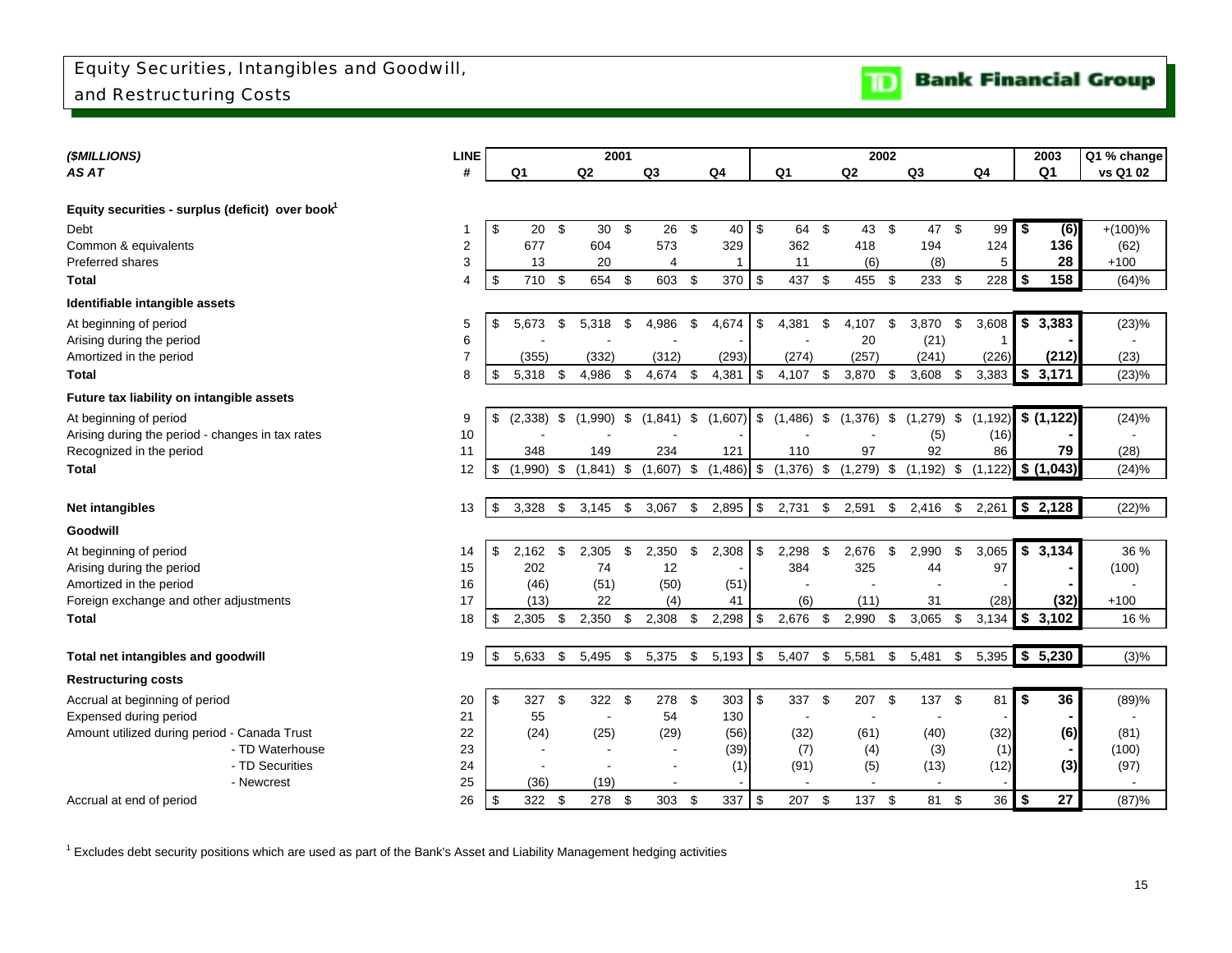### <span id="page-17-0"></span>Analysis of Change in Shareholders' Equity & Non-Controlling Interest

**TD** Bank Financial Group

| (\$MILLIONS)                                                                 | LINE           |                            | 2001                     |                    |                |                          |                          | 2002                     |                 | 2003           | Q1 % change  | <b>Full Year</b> |             |
|------------------------------------------------------------------------------|----------------|----------------------------|--------------------------|--------------------|----------------|--------------------------|--------------------------|--------------------------|-----------------|----------------|--------------|------------------|-------------|
| <b>FOR THE PERIOD ENDED</b>                                                  | #              | Q1                         | Q2                       | Q3                 | Q <sub>4</sub> | Q1                       | Q <sub>2</sub>           | Q3                       | Q4              | Q1             | vs Q1 02     | 2001             | 2002        |
| <b>Preferred shares</b>                                                      |                |                            |                          |                    |                |                          |                          |                          |                 |                |              |                  |             |
| Balance at beginning of period                                               | -1             | $1,251$ \$<br>\$           | $1,472$ \$               | $1,480$ \$         | $1.479$ \$     | $1,492$ \$               | 1,492 \$                 | 1,487 \$                 | 1,491           | \$<br>1,485    | %            | \$<br>$1,251$ \$ | 1,492       |
| Issued                                                                       | $\overline{2}$ | 225                        |                          |                    |                |                          | $\overline{\phantom{a}}$ |                          |                 |                |              | 225              |             |
| Translation on shares issued in foreign currency                             | 3              | (4)                        | 8                        | (1)                | 13             |                          | (5)                      | $\overline{4}$           | (6)             | (8)            | $+(100)$     | 16               | (7)         |
| Balance at end of period                                                     | 4              | 1,472                      | 1,480                    | 1,479              | 1,492          | 1,492                    | 1,487                    | 1,491                    | 1,485           | 1,477          | (1)          | 1,492            | 1,485       |
| <b>Common shares</b>                                                         |                |                            |                          |                    |                |                          |                          |                          |                 |                |              |                  |             |
| Balance at beginning of period                                               | 5              | 2,060                      | 2,248                    | 2,254              | 2,257          | 2,259                    | 2,663                    | 2,727                    | 2,782           | 2,846          | 26           | 2,060            | 2,259       |
| Issued - options                                                             | 6              | $\overline{7}$             | 6                        | 3                  | $\mathcal{P}$  | $\overline{4}$           | 5                        | $\overline{2}$           | $\overline{2}$  | 8              | 100          | 18               | 13          |
| Issued - cash                                                                |                |                            |                          |                    |                | 400                      |                          |                          |                 |                | (100)        |                  | 400         |
| Issued - dividend reinvestment plan                                          | 8              |                            |                          |                    |                |                          | 59                       | 53                       | 62              | 63             | $+100$       |                  | 174         |
| Issued - acquisitions                                                        | 9              | 181                        |                          |                    |                |                          |                          |                          |                 |                |              | 181              |             |
| Balance at end of period                                                     | 10             | 2,248                      | 2,254                    | 2,257              | 2,259          | 2,663                    | 2,727                    | 2,782                    | 2,846           | 2,917          | 10           | 2,259            | 2,846       |
| <b>Contributed surplus</b>                                                   |                |                            |                          |                    |                |                          |                          |                          |                 |                |              |                  |             |
| Balance at beginning of period                                               | 11             |                            |                          |                    |                |                          |                          |                          |                 |                |              |                  |             |
| Stock option expense                                                         | 12             |                            |                          |                    |                |                          |                          |                          |                 | $\overline{2}$ | $+100$       |                  |             |
| Balance at end of period                                                     | 13             | $\overline{\phantom{a}}$   | $\overline{\phantom{a}}$ | $\overline{a}$     |                | $\overline{\phantom{a}}$ | $\overline{a}$           | $\overline{\phantom{a}}$ |                 | $\overline{2}$ | $+100$       |                  |             |
| <b>Retained earnings</b>                                                     |                |                            |                          |                    |                |                          |                          |                          |                 |                |              |                  |             |
| Balance at beginning of period                                               | 14             | 9,039                      | 9,170                    | 9,375              | 9,489          | 9,653                    | 9,784                    | 9,701                    | 9,194           | 8,710          | (10)         | 9,039            | 9,653       |
| Net income                                                                   | 15             | 439                        | 383                      | 343                | 227            | 378                      | 156                      | (405)                    | (196)           | 347            | (8)          | 1,392            | (67)        |
| Dividends - common                                                           | 16             | (156)                      | (176)                    | (176)              | (176)          | (179)                    | (179)                    | (180)                    | (180)           | (181)          | $\mathbf{1}$ | (684)            | (718)       |
| - preferred                                                                  | 17             | (17)                       | (17)                     | (17)               | (19)           | (18)                     | (18)                     | (17)                     | (17)            | (18)           |              | (70)             | (70)        |
| - preferred TD MIC <sup>1</sup>                                              | 18             | (5)                        | (7)                      | (5)                | (5)            | (5)                      | (6)                      | (6)                      | (6)             | (5)            |              | (22)             | (23)        |
| Translation adjustments, net of tax                                          | 19             | 16                         | 31                       | (19)               | 143            | (30)                     | (21)                     | 102                      | (83)            | (48)           | 60           | 171              | (32)        |
| Share issue expenses, net of tax                                             | 20             |                            |                          |                    | (1)            | (7)                      |                          |                          | (1)             |                | (100)        | (1)              | (8)         |
| Stock options settled in cash, tax effected                                  | 21             | (14)                       | (8)                      | (12)               | (5)            | (8)                      | (15)                     | (1)                      |                 |                | (100)        | (39)             | (25)        |
| Adoption of new standard for employee future benefits                        | 22             | (132)                      |                          |                    |                |                          |                          |                          |                 |                |              | (132)            |             |
| Other                                                                        | 23<br>24       | 9,170                      | (1)<br>9.375             | 9,489              | 9.653          | 9,784                    | 9,701                    | 9,194                    |                 | 8,805          | (10)         | (1)<br>9,653     | 8,710       |
| Balance at end of period<br><b>Total common equity</b>                       | 25             | 11,418                     | 11,629                   | 11,746             | 11,912         | 12,447                   | 12,428                   | 11,976                   | 8,710<br>11,556 | 11,724         | (6)          | 11,912           | 11,556      |
|                                                                              | 26             | 12,890<br>$\mathcal{F}$    | 13,109<br>- \$           | 13,225 \$<br>- \$  | 13,404         | 13,939                   | 13,915 \$<br>- \$        | 13,467<br>- \$           | 13,041          | 13,201         | (5)%         | \$<br>13,404 \$  | 13,041      |
| Total shareholders' equity                                                   |                |                            |                          |                    |                |                          |                          |                          |                 |                |              |                  |             |
| Non-controlling interest in subsidiaries                                     |                |                            |                          |                    |                |                          |                          |                          |                 |                |              |                  |             |
| Balance at beginning of period                                               | 27             | 1,656 \$<br>$\mathfrak{s}$ | $1,282$ \$               | 1,279 \$           | 1,261          | \$<br>$1,272$ \$         | 900 \$                   | 900 \$                   | 900             | 1.250<br>\$    | (2)%         | \$<br>1,656 \$   | 1,272       |
| Arising from TD CaTS II issue                                                | 28             |                            |                          |                    |                |                          |                          |                          | 350             |                |              |                  | 350         |
| Arising during the period - TD Waterhouse                                    | 29             | 6                          | -1                       | (4)                |                |                          |                          |                          |                 |                |              | 3                |             |
| Purchase of TD Waterhouse shares                                             | 30<br>31       | (364)                      | (12)                     | (13)               |                | (372)                    |                          |                          |                 |                | (100)        | (25)<br>(364)    | (372)       |
| Canada Trust - acquisition and reorganization<br>Foreign exchange adjustment | 32             | (16)                       | 8                        | (1)                | 11             |                          |                          |                          |                 |                |              | $\overline{2}$   |             |
| Balance at end of period                                                     | 33             | \$<br>$1,282$ \$           | 1,279                    | $1,261$ \$<br>- \$ | 1,272          | 900<br>- \$              | 900<br>\$                | 900<br>- \$<br>- \$      | 1,250           | 1.250          | 39 %         | \$<br>$1,272$ \$ | 1,250       |
|                                                                              |                |                            |                          |                    |                |                          |                          |                          |                 |                |              |                  |             |
| <b>NUMBER OF COMMON SHARES</b>                                               |                |                            |                          |                    |                |                          |                          |                          |                 |                |              |                  |             |
| Balance at beginning of period                                               | 34             | 622,615,868                | 627,693,764              | 628, 131, 342      | 628,317,509    | 628,451,159              | 639,609,058              | 641,379,237              | 643,228,956     | 645,399,134    |              | 622,615,868      | 628,451,159 |
| Issued - options                                                             | 35             | 546,548                    | 437,578                  | 186,167            | 133,650        | 198,999                  | 357,328                  | 130,041                  | 131,597         | 543,099        |              | 1,303,943        | 817,965     |
| Issued - cash                                                                | 36             |                            |                          |                    |                | 10,958,900               |                          |                          |                 |                |              |                  | 10,958,900  |
| dividend reinvestment plan<br>Issued                                         | 37             |                            |                          |                    |                |                          | 1,412,851                | 1,719,678                | 2,038,581       | 1,978,558      |              |                  | 5,171,110   |
| Issued - acquisitions                                                        | 38             | 4,531,348                  |                          |                    |                |                          |                          |                          |                 |                |              | 4,531,348        |             |
| Balance at end of period                                                     | 39             | 627,693,764                | 628,131,342              | 628,317,509        | 628,451,159    | 639,609,058              | 641,379,237              | 643,228,956              | 645,399,134     | 647,920,791    |              | 628,451,159      | 645,399,134 |

<sup>1</sup> Comparative figures related to the financial statement presentation of distributions by TD CaTS and TD MIC have been reclassified in order to present distributions on a gross basis and the related tax benefit in the Ba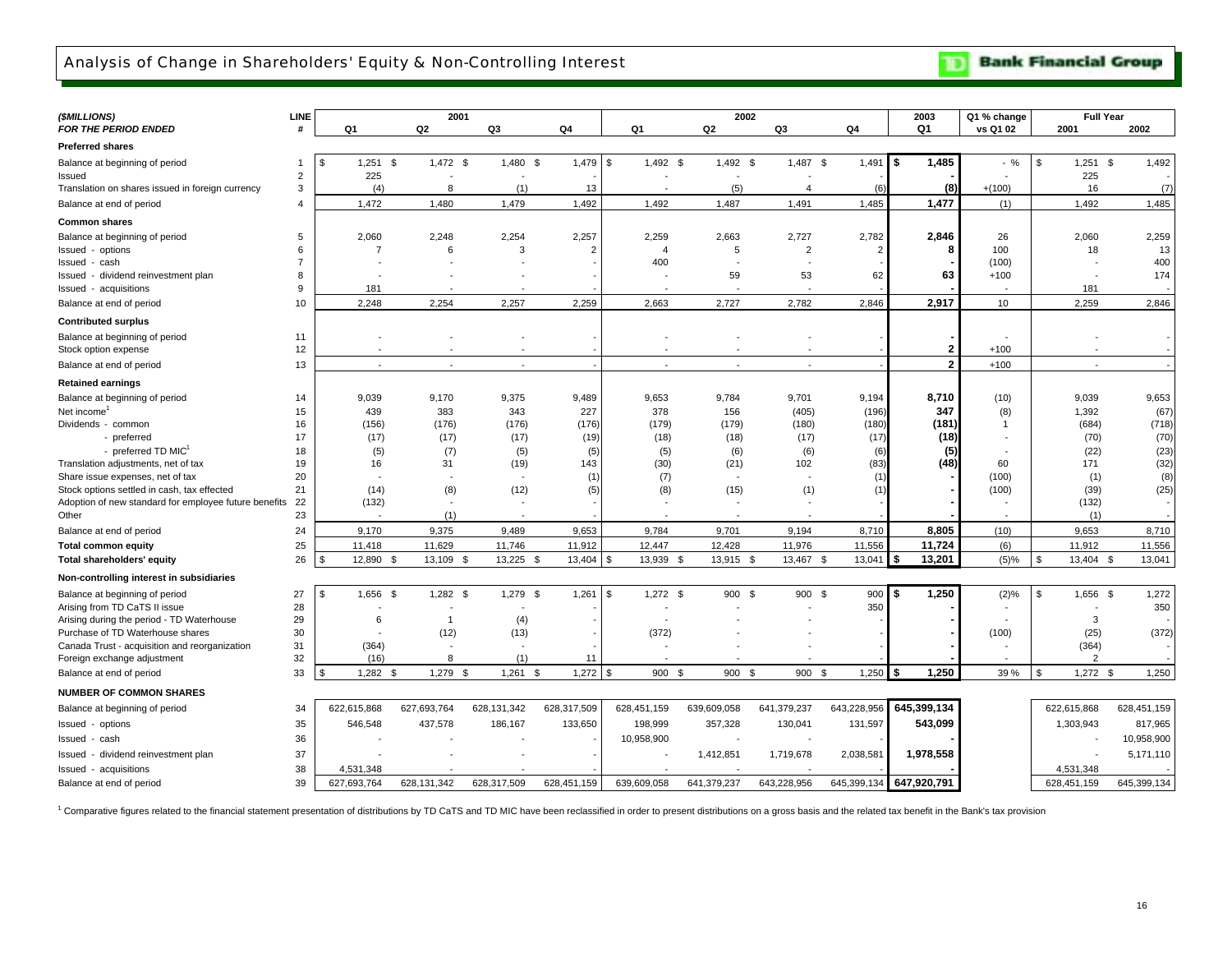# <span id="page-18-0"></span>Risk-Weighted Assets and Capital

| ( <i>SMILLIONS</i> )                                                 | <b>LINE</b>    |                  | 2001           |      |            |             |      |            | 2002           |            |            |          | 2003           |                  | Q1 % change              |
|----------------------------------------------------------------------|----------------|------------------|----------------|------|------------|-------------|------|------------|----------------|------------|------------|----------|----------------|------------------|--------------------------|
| AS AT                                                                | #              | Q1               | Q <sub>2</sub> |      | Q3         | Q4          |      | Q1         | Q <sub>2</sub> |            | Q3         | Q4       | Q <sub>1</sub> |                  | vs Q1 02                 |
| <b>Balance sheet assets</b>                                          |                |                  |                |      |            |             |      |            |                |            |            |          |                |                  |                          |
| Cash resources                                                       | -1             | \$<br>$1,300$ \$ | 691 \$         |      | 925 \$     | 991         | l \$ | $1,101$ \$ | $1,150$ \$     |            | $1,370$ \$ | 1,108    | \$             | 1,620            | 47 %                     |
| <b>Securities</b>                                                    | $\overline{2}$ | 7,107            | 6,843          |      | 6,530      | 6,946       |      | 7,143      | 6,551          |            | 6,708      | 6,247    |                | 5,845            | (18)                     |
| Loans                                                                | 3              | 68,882           | 68,046         |      | 72,508     | 66,838      |      | 68,998     | 68,997         |            | 69,971     | 64,247   |                | 64,226           | (7)                      |
| Customers' liability under acceptances                               | 4              | 8,643            | 8,117          |      | 7,470      | 8,246       |      | 7,426      | 7,540          |            | 7,333      | 7,066    |                | 6,460            | (13)                     |
| Other assets                                                         | 5              | 7,512            | 7,153          |      | 6,742      | 6,342       |      | 6,237      | 6,037          |            | 6,479      | 6,288    |                | 6,158            | (1)                      |
| <b>Total balance sheet assets</b>                                    | 6              | 93,444           | 90,850         |      | 94,175     | 89,363      |      | 90,905     | 90,275         |            | 91,861     | 84,956   |                | 84,309           | (7)                      |
| Off-balance sheet assets                                             |                |                  |                |      |            |             |      |            |                |            |            |          |                |                  |                          |
| <b>Credit instruments</b>                                            | $\overline{7}$ | 17,604           | 18,550         |      | 18,004     | 18,350      |      | 17,755     | 16,164         |            | 15,404     | 14,559   |                | 14,200           | (20)                     |
| Derivative financial instruments                                     | 8              | 4,740            | 4,993          |      | 5,451      | 6,373       |      | 5,816      | 5,211          |            | 6,567      | 6,259    |                | 6,554            | 13                       |
| Total off-balance sheet assets                                       | 9              | 22,344           | 23,543         |      | 23,455     | 24,723      |      | 23,571     | 21,375         |            | 21,971     | 20,818   |                | 20,754           | (12)                     |
| Total risk-weighted asset equivalent - Credit risk                   | 10             | 115,788          | 114,393        |      | 117,630    | 114,086     |      | 114,476    | 111,650        |            | 113,832    | 105,774  | 105,063        |                  | (8)                      |
| Total risk-weighted asset equivalent - Market risk                   | 11             | 12,123           | 13,592         |      | 12,558     | 13,032      |      | 13,246     | 14,621         |            | 16,037     | 14,859   |                | 15,443           | 17                       |
| <b>Total risk-weighted assets</b>                                    | 12             | \$<br>127,911 \$ | 127,985 \$     |      | 130,188 \$ | 127,118     | \$   | 127,722 \$ | 126,271        | $\sqrt{3}$ | 129,869 \$ | 120,633  | \$<br>120,506  |                  | $(6)$ %                  |
| <b>CAPITAL</b>                                                       |                |                  |                |      |            |             |      |            |                |            |            |          |                |                  |                          |
| TIER <sub>1</sub>                                                    |                |                  |                |      |            |             |      |            |                |            |            |          |                |                  |                          |
| Common shareholders' equity                                          | 13             | \$<br>11.418 \$  | 11,629         | - \$ | 11,746 \$  | $11,912$ \$ |      | 12,447 \$  | 12,428 \$      |            | 11,976 \$  | 11,556   | \$             | 11,722           | $(6)$ %                  |
| Qualifying preferred shares                                          | 14             | 1,472            | 1,480          |      | 1,479      | 1,492       |      | 1,492      | 1,487          |            | 1,491      | 1,485    |                | 1,477            | (1)                      |
| Contributed surplus                                                  | 15             |                  |                |      |            |             |      |            |                |            |            |          |                | $\mathbf{2}$     | $+100$                   |
| Non-controlling interest in subsidiaries                             |                |                  |                |      |            |             |      |            |                |            |            |          |                |                  |                          |
| - TD Waterhouse Group, Inc.                                          | 16             | 382              | 379            |      | 361        | 372         |      |            |                |            |            |          |                |                  | $\overline{\phantom{a}}$ |
| - TD CaTS                                                            | 17             | 900              | 900            |      | 900        | 900         |      | 900        | 900            |            | 900        | 962      |                | 1,086            | 21                       |
| Less: goodwill and intangible assets in excess of 5% limit           | 18             | (4, 540)         | (4, 336)       |      | (4, 222)   | (4,041)     |      | (4, 246)   | (4, 423)       |            | (4, 345)   | (4, 213) |                | (4,033)          | (5)                      |
| Total Tier 1 capital                                                 | 19             | 9,632            | 10,052         |      | 10,264     | 10,635      |      | 10,593     | 10,392         |            | 10,022     | 9,790    |                | 10,254           | (3)                      |
| TIER <sub>2</sub>                                                    |                |                  |                |      |            |             |      |            |                |            |            |          |                |                  |                          |
| Subordinated notes and debentures<br>Qualifying preferred shares and | 20             | 4,851            | 4,896          |      | 5,686      | 4,892       |      | 4,413      | 4,077          |            | 4,080      | 4,343    |                | 4,318            | (2)                      |
| Non-controlling interest in subsidiaries                             | 21             |                  | $\blacksquare$ |      |            |             |      |            |                |            |            | 157      |                | 102 <sub>2</sub> | $+100$                   |
| Less: amortization of subordinated notes and debentures              | 22             | (513)            | (517)          |      | (554)      | (545)       |      | (574)      | (566)          |            | (561)      | (357)    |                | (381)            | (34)                     |
| General allowance for credit losses included in capital              | 23             | 959              | 960            |      | 976        | 1,112       |      | 1,118      | 1,105          |            | 1,136      | 1,056    |                | 1,054            | (6)                      |
| <b>Total Tier 2 capital</b>                                          | 24             | 5,297            | 5,339          |      | 6,108      | 5,459       |      | 4,957      | 4,616          |            | 4,655      | 5,199    |                | 5,093            | 3                        |
| Investment in unconsolidated subsidiaries/                           |                |                  |                |      |            |             |      |            |                |            |            |          |                |                  |                          |
| substantial investments                                              | 25             | (599)            | (625)          |      | (701)      | (697)       |      | (703)      | (719)          |            | (723)      | (870)    |                | (915)            | 30                       |
| First loss protection                                                | 26             | (362)            | (350)          |      | (301)      | (288)       |      | (204)      | (197)          |            | (180)      | (159)    |                | (154)            | (25)                     |
| <b>Total capital</b>                                                 | 27             | \$<br>13,968 \$  | 14,416 \$      |      | 15,370 \$  | 15,109      | \$   | 14,643 \$  | 14,092 \$      |            | 13,774 \$  | 13,960   | \$             | 14,278           | (2)%                     |
| <b>Capital ratios</b>                                                |                |                  |                |      |            |             |      |            |                |            |            |          |                |                  |                          |
| Tier 1 capital                                                       | 28             | 7.5              | 7.9            |      | 7.9        | 8.4         |      | 8.3        | 8.2            |            | 7.7        | 8.1      |                | 8.5              | .2 pts                   |
| <b>Total capital</b>                                                 | 29             | 10.9             | 11.3           |      | 11.8       | 11.9        |      | 11.5       | 11.2           |            | 10.6       | 11.6     |                | 11.8             | $.3$ pts                 |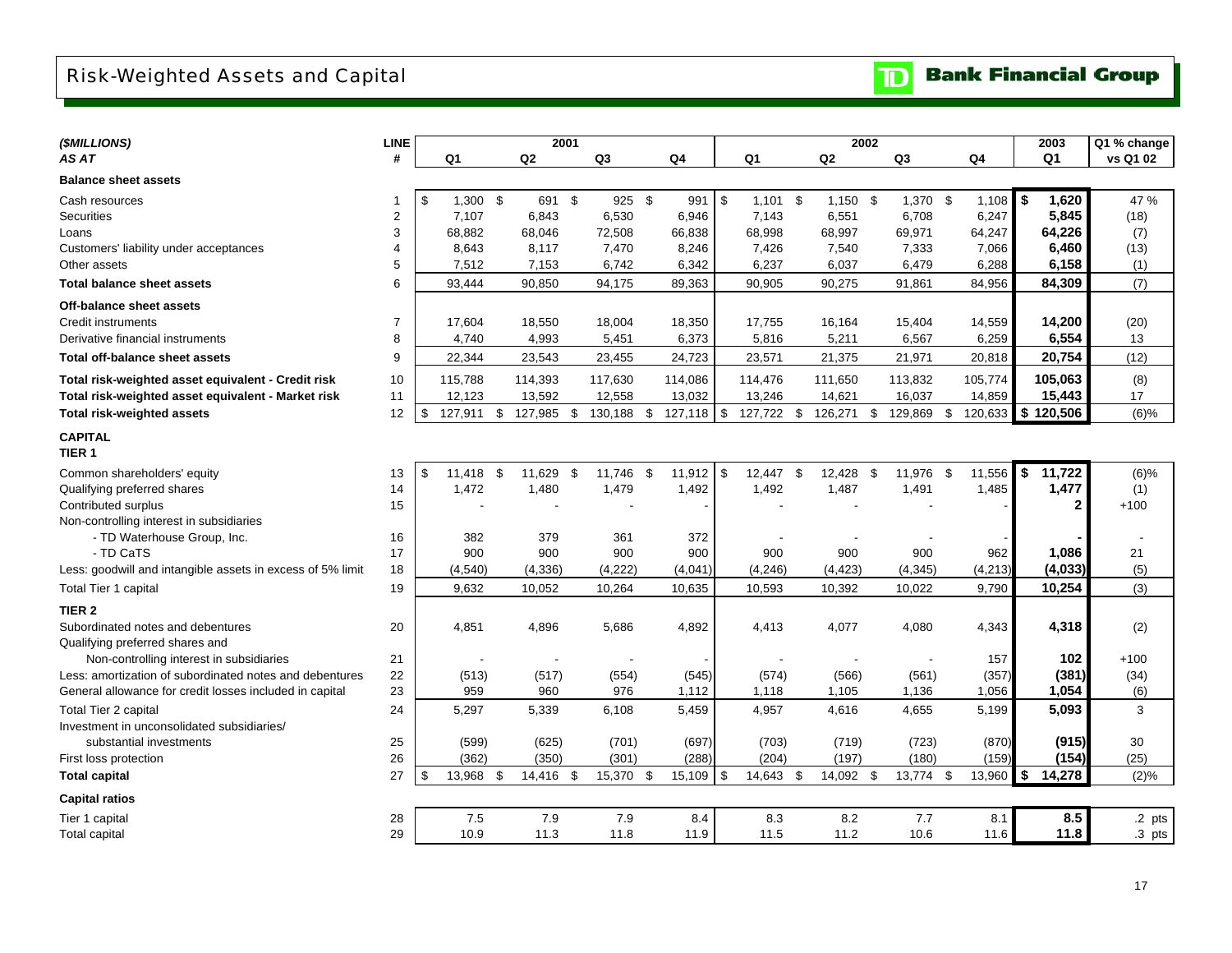### <span id="page-19-0"></span>Interest Rate Sensitivity and Loan Securitization

|  | <b>Bank Financial Group</b> |  |
|--|-----------------------------|--|
|--|-----------------------------|--|

÷

| (\$MILLIONS)                                                        |                |     |                |          |           |          |                          |          |          |            |                          |      |                          |      |        |                                |           |          |             |             |                  |          |
|---------------------------------------------------------------------|----------------|-----|----------------|----------|-----------|----------|--------------------------|----------|----------|------------|--------------------------|------|--------------------------|------|--------|--------------------------------|-----------|----------|-------------|-------------|------------------|----------|
|                                                                     | <b>LINE</b>    |     |                |          |           | 2001     |                          |          |          |            |                          |      |                          | 2002 |        |                                |           | 2003     | Q1 % change |             | <b>Full Year</b> |          |
| <b>FOR THE PERIOD ENDED</b>                                         | #              |     | Q <sub>1</sub> |          | Q2        |          | Q3                       |          | Q4       |            | Q1                       |      | Q <sub>2</sub>           |      | Q3     | Q4                             |           | Q1       | vs Q1 02    | 2001        |                  | 2002     |
|                                                                     |                |     |                |          |           |          |                          |          |          |            |                          |      |                          |      |        |                                |           |          |             |             |                  |          |
| Interest sensitive (asset) liability gap within 1 year (\$billions) |                | \$  | (2.8)          | - \$     | (5.3)     | <b>S</b> | (5.3)                    | \$       | 5.1      | $\sqrt{3}$ | 5.4                      | -9   | (8.0)                    | - \$ | 5.5    | \$<br>8.0                      | <b>\$</b> | 11.6     | +100 %      | \$<br>5.1   | \$               | 8.0      |
| After tax impact of 1% increase in interest rates on                |                |     |                |          |           |          |                          |          |          |            |                          |      |                          |      |        |                                |           |          |             |             |                  |          |
| Common shareholders' equity                                         | 2              |     | (21)           | \$       | $(32)$ \$ |          | (32)                     | \$       | (45)     | $\sqrt{3}$ | (43)                     | - \$ | (36)                     | - \$ | (48)   | \$<br>(40)                     | \$        | (27)     | (37)%       | \$<br>(45)  | \$               | (40)     |
| Annual net income                                                   | 3              |     | 2              |          | (6)       |          | (5)                      |          | 3        |            | (3)                      |      | (3)                      |      | 2      | (5)                            |           | (1)      | (67)        | 3           |                  | (5)      |
| Loans securitized and sold to third party                           |                |     |                |          |           |          |                          |          |          |            |                          |      |                          |      |        |                                |           |          |             |             |                  |          |
| Securitized/(repurchased) during the quarter                        |                |     |                |          |           |          |                          |          |          |            |                          |      |                          |      |        |                                |           |          |             |             |                  |          |
| Mortgages - conventional                                            | 4              |     | 22             | \$.      |           |          | $\overline{7}$           | <b>β</b> |          | \$         |                          |      |                          |      |        |                                | \$        |          | $-$ %       | \$<br>29    | \$               | $\sim$   |
| Mortgages - MBS pools sold                                          | 5              |     |                |          |           |          | 452                      |          | 543      |            | 84                       |      | 1.174                    |      | 1,273  | 1,203                          |           | 1,600    | $+100$      | 999         |                  | 3,734    |
| <b>Credit Cards</b>                                                 | 6              |     | 500            |          | (10)      |          | $\overline{\phantom{a}}$ |          | $\sim$   |            | $\overline{\phantom{a}}$ |      | (668)                    |      | (219)  | (107)                          |           | (500)    | $+(100)$    | 490         |                  | (994)    |
| Personal Loans                                                      | $\overline{7}$ |     |                |          |           |          |                          |          | $\sim$   |            | (1,300)                  |      | $\sim$                   |      | (541)  | (472)                          |           | (348)    | (73)        | ۰           |                  | (2, 313) |
| Mortgage - Commercial                                               | 8              |     |                |          |           |          |                          |          | ۰        |            | $\overline{\phantom{a}}$ |      | $\overline{\phantom{a}}$ |      | 90     | (1)                            |           | 577      | $+100$      |             |                  | 89       |
|                                                                     |                |     |                |          |           |          |                          |          |          |            |                          |      |                          |      |        |                                |           |          |             |             |                  |          |
| Outstanding at period end                                           | 9              | -\$ | 20,994         |          | \$19,459  |          | \$18,828                 |          | \$18,456 | $\sqrt{3}$ | 15,888                   |      | \$15,395                 | \$   | 15,136 | \$14,916                       |           | \$15,600 | (2)%        | \$18,456    | \$14,916         |          |
| Income statement classification impact                              |                |     |                |          |           |          |                          |          |          |            |                          |      |                          |      |        |                                |           |          |             |             |                  |          |
| Net interest income                                                 | 10             | \$  | (82)           | <b>S</b> | $(88)$ \$ |          | (88)                     | \$       | (89)     | $\sqrt{3}$ | $(87)$ \$                |      | (62)                     | \$   | (75)   | \$<br>(64)                     | \$        | (56)     | (36)%       | \$<br>(347) | \$               | (288)    |
| Other income                                                        | 11             |     | 68             |          | 69        |          | 66                       |          | 72       |            | 56                       |      | 46                       |      | 63     | 53                             |           | 45       | (20)        | 275         |                  | 218      |
| Provision for credit losses                                         | 12             |     | 18             |          | 23        |          | 22                       |          | 20       |            | 31                       |      | 16                       |      | 12     | 11                             |           | 11       | (65)        | 83          |                  | 70       |
| <b>Total impact</b>                                                 | 13             | -\$ | 4              | \$       | 4         | \$       | $\sim$                   | \$       | 3        | l \$       | $\overline{\phantom{a}}$ | \$   | $\sim$                   | \$   | $\sim$ | \$<br>$\overline{\phantom{a}}$ | $\bullet$ |          | $-$ %       | \$<br>11    | \$               | $\sim$   |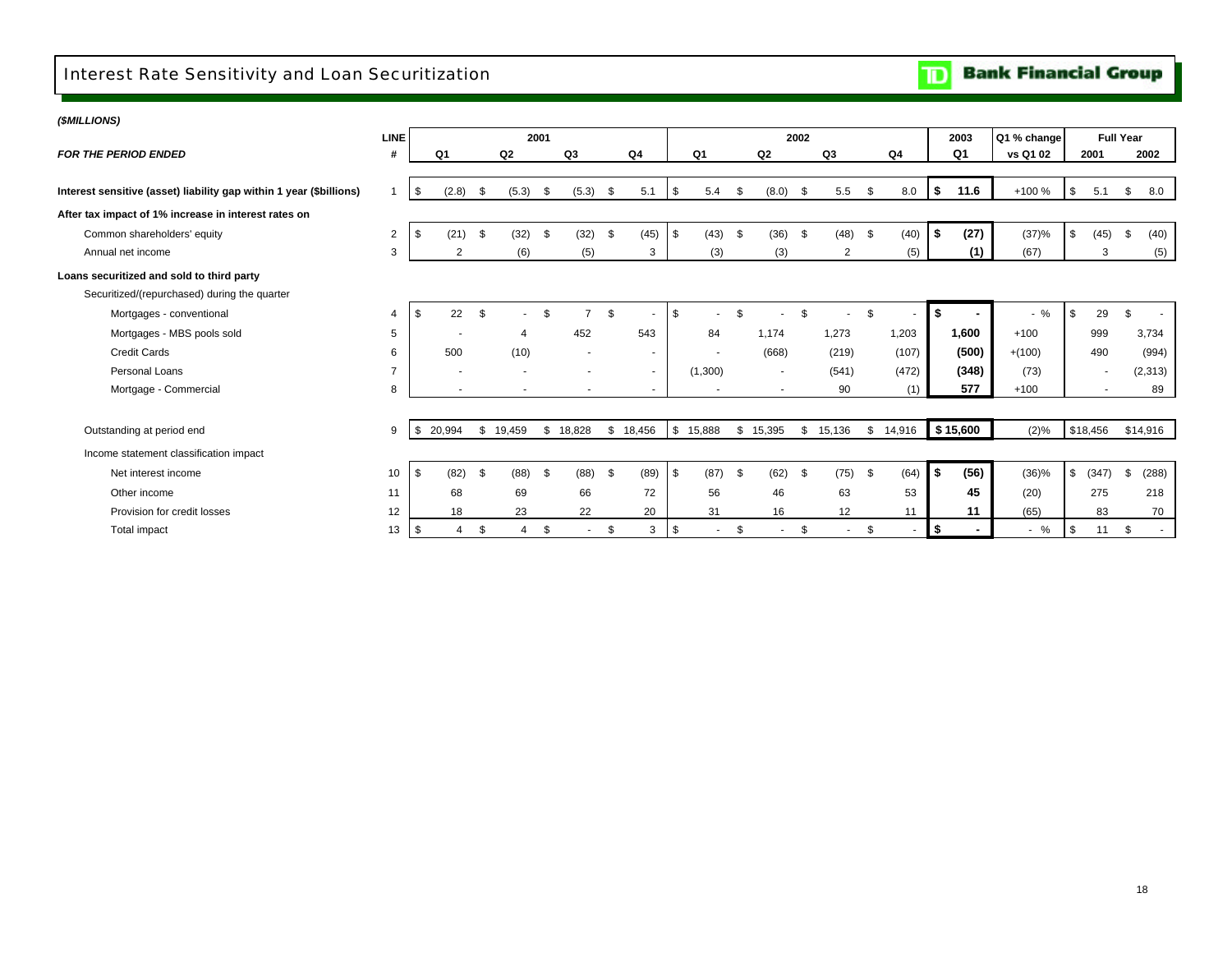**Bank Financial Group**  $\mathbf{D}$ 

<span id="page-20-0"></span>

| Q <sub>1</sub><br>#<br>Q <sub>1</sub><br>Q2<br>Q <sub>3</sub><br>Q <sub>4</sub><br>Q <sub>1</sub><br>Q2<br>Q <sub>3</sub><br>Q <sub>4</sub><br>AS AT<br><b>GROSS IMPAIRED LOANS</b><br><b>TD Canada Trust</b><br>$\mathbf{s}$<br>$\mathbb S$<br>$\mathfrak s$<br>\$<br>\$<br>\$<br>\$<br>\$<br>\$<br>239<br>266<br>266<br>221<br>256<br>307<br>288<br>258<br>250<br>Retail<br>$\mathbf{1}$ | Q1 % change<br>vs Q1 02<br>(22)%<br>24<br>(9) |
|--------------------------------------------------------------------------------------------------------------------------------------------------------------------------------------------------------------------------------------------------------------------------------------------------------------------------------------------------------------------------------------------|-----------------------------------------------|
|                                                                                                                                                                                                                                                                                                                                                                                            |                                               |
|                                                                                                                                                                                                                                                                                                                                                                                            |                                               |
|                                                                                                                                                                                                                                                                                                                                                                                            |                                               |
|                                                                                                                                                                                                                                                                                                                                                                                            |                                               |
| 150<br>Commercial<br>$\overline{2}$<br>119<br>119<br>138<br>122<br>121<br>135<br>123<br>164                                                                                                                                                                                                                                                                                                |                                               |
| <b>Total TD Canada Trust</b><br>3<br>385<br>385<br>359<br>378<br>428<br>423<br>381<br>414<br>389                                                                                                                                                                                                                                                                                           |                                               |
| <b>TD Securities</b>                                                                                                                                                                                                                                                                                                                                                                       |                                               |
| 625<br>830<br>Corporate loans - Core<br>1,010<br>829<br>895<br>1,212<br>1,611<br>2,080<br>4                                                                                                                                                                                                                                                                                                | (100)                                         |
| - Non-Core <sup>1</sup><br>2,363<br>5                                                                                                                                                                                                                                                                                                                                                      | $+100$                                        |
| 58<br>58<br>32<br>31<br><b>Investment Banking</b><br>6<br>51<br>40<br>40<br>60<br>31                                                                                                                                                                                                                                                                                                       | (47)                                          |
| 2,394<br><b>Total TD Securities</b><br>$\overline{7}$<br>676<br>870<br>1,050<br>889<br>953<br>1,270<br>1,643<br>2,111                                                                                                                                                                                                                                                                      | $+100$                                        |
| \$<br>5<br>2,783<br><b>TOTAL GROSS IMPAIRED LOANS</b><br>1,061<br>1,255<br>\$<br>1,267<br>1,381<br>\$<br>\$<br>\$<br>8<br>\$<br>1,409<br>\$<br>1,693<br>2,024<br>2,525<br>- \$                                                                                                                                                                                                             | +100 %                                        |
| <b>NET IMPAIRED LOANS</b>                                                                                                                                                                                                                                                                                                                                                                  |                                               |
| <b>TD Canada Trust</b>                                                                                                                                                                                                                                                                                                                                                                     |                                               |
| $\mathbf{s}$<br>\$<br>142<br>\$<br>\$<br>\$<br>\$<br>\$<br>\$<br>9<br>\$<br>131<br>129<br>113<br>188<br>218<br>217<br>188<br>152<br>Retail                                                                                                                                                                                                                                                 | (35)%                                         |
| 75<br>10<br>50<br>74<br>68<br>Commercial<br>48<br>34<br>80<br>82<br>105                                                                                                                                                                                                                                                                                                                    | $\overline{1}$                                |
| 217<br>163<br><b>Total TD Canada Trust</b><br>179<br>163<br>268<br>292<br>299<br>256<br>257<br>11                                                                                                                                                                                                                                                                                          | (26)                                          |
| <b>TD Securities</b>                                                                                                                                                                                                                                                                                                                                                                       |                                               |
| 729<br>760<br>674<br>749<br>Corporate loans - Core<br>12<br>489<br>661<br>924<br>1,163                                                                                                                                                                                                                                                                                                     | (100)                                         |
| - Non-Core <sup>1</sup><br>1,251<br>13<br>$\overline{\phantom{a}}$<br>$\overline{\phantom{a}}$<br>$\sim$<br>$\overline{\phantom{a}}$<br>$\overline{\phantom{a}}$<br>$\overline{\phantom{a}}$                                                                                                                                                                                               | $+100$                                        |
| 31<br><b>Investment Banking</b><br>14<br>30<br>28<br>28<br>60<br>49<br>49<br>32<br>31                                                                                                                                                                                                                                                                                                      | (37)                                          |
| 1,282<br><b>Total TD Securities</b><br>689<br>757<br>820<br>723<br>798<br>956<br>1,194<br>15<br>519                                                                                                                                                                                                                                                                                        | 77                                            |
| 852<br>920<br>1,015<br>1.097<br>1,212<br>1,499<br>Total impaired loans net of specific provisions<br>16<br>698<br>1,088<br>1,451                                                                                                                                                                                                                                                           | 48                                            |
| 1,138<br>1,138<br>1,138<br>1,141<br>General allowance for credit losses<br>17<br>984<br>1,141<br>1,141<br>1,141<br>1,141                                                                                                                                                                                                                                                                   |                                               |
| 1,032<br>Sectoral allowance for credit losses<br>18<br>870<br>1,285<br>$\overline{\phantom{a}}$<br>$\overline{\phantom{a}}$<br>$\overline{\phantom{a}}$<br>$\overline{\phantom{a}}$<br>۰.                                                                                                                                                                                                  | $+100$                                        |
| l \$<br>\$<br><b>TOTAL NET IMPAIRED LOANS</b><br>\$<br>(286)<br><b>S</b><br>\$<br>(53)<br>(126)<br>\$<br>(41)<br>\$<br>\$<br>(975)<br>(674)<br>19<br>(286)<br>-S<br>(218)<br>(799)                                                                                                                                                                                                         | +100 %                                        |
|                                                                                                                                                                                                                                                                                                                                                                                            |                                               |
| 104.2%<br>102.4%<br>124.2%<br>127.0%<br>122.8%<br>115.5 %<br>109.1%<br>139.5%<br>138.6%<br>Allowance for credit losses as a % of gross impaired loans<br>20                                                                                                                                                                                                                                | 15.1 pts                                      |
| \$<br>\$129,496<br>\$<br>\$<br>\$<br>$\mathfrak s$<br>131,932<br>\$<br>$\mathfrak{S}$<br>\$<br>Total Loans (page 10, line 12)<br>21<br>128,842<br>127,651<br>128,597<br>128,795<br>130,858<br>132,649<br>130,346                                                                                                                                                                           | $(2)\%$                                       |
| 22<br>(0.5)%<br>$-$ %<br>$-$ %<br>Net impaired loans as a % of net loans<br>(0.2)%<br>(0.2)%<br>(0.2)%<br>(0.6)%<br>$(0.7)$ %<br>(0.1)%                                                                                                                                                                                                                                                    | $(4)$ pts                                     |
| <b>GENERAL ALLOWANCE FOR CREDIT LOSSES</b>                                                                                                                                                                                                                                                                                                                                                 |                                               |
| $\mathbb S$<br>\$<br>1,138<br>\$<br>1,138<br>\$<br>\$<br>\$<br>\$<br>1,141<br>\$<br>984<br>\$<br>1,141<br>1,141<br>1,138<br>1,141<br>1,141<br>Loans (line 17 above)<br>23                                                                                                                                                                                                                  | $-$ %                                         |
| 76<br>Derivative financial instruments<br>24<br>27<br>31<br>31<br>48<br>52<br>30<br>34<br>65                                                                                                                                                                                                                                                                                               | $+100$                                        |
| \$<br>1,217<br>1,014<br>1,165<br>\$<br>1,169<br>\$<br>\$<br>1,172<br>\$<br>1,186<br>\$<br>1,193<br>\$<br>1,206<br>25<br>\$<br>\$<br>1,175<br>Total general allowance                                                                                                                                                                                                                       | 4 %                                           |

1 Comparative figures have not been provided as the split between core and non-core is a result of a change in business strategy effective Q1/03